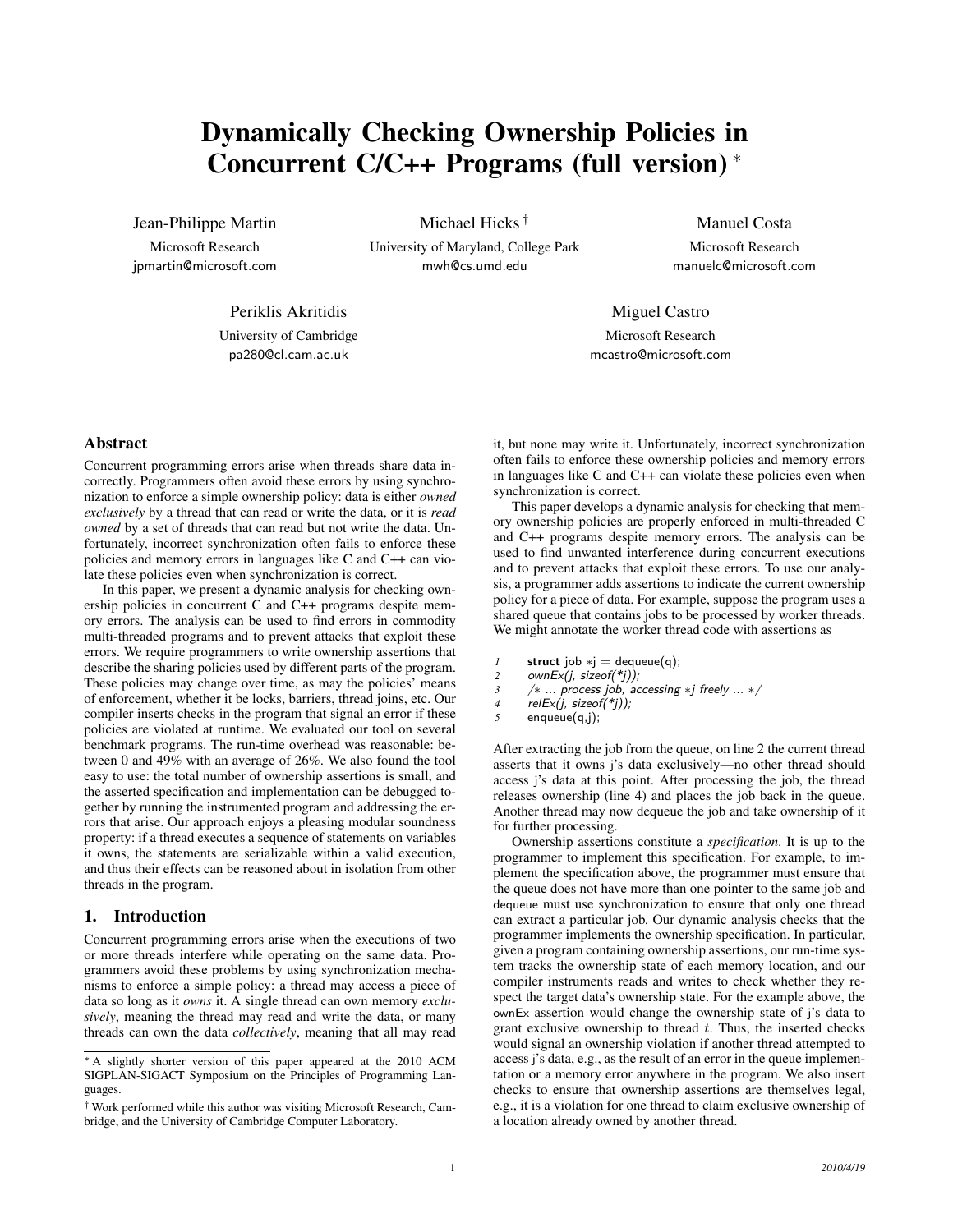We formalize the semantics of ownership checking on multithreaded program traces (Section 3), and prove that ownership assertions can be used to establish *serializability*: if a thread t successfully acquires ownership of some set of memory locations  $L$ , then we can prove that subsequent operations on  $L$  will appear as if they executed serially, without interleaving by (valid) operations of other threads, until ownership is released. Our serializability property is modular in the sense that it holds regardless of what other threads do: a properly annotated block will either exhibit a serial execution or the program will fail due to an ownership violation by another thread.

Previous work proposes tools to check that code properly uses synchronization to implement atomic blocks or lower-level data sharing patterns. SharC [2] and its successor Shoal [3] specify sharing policies by annotating types in C/C++ programs, using dynamic casts to change policies. These policies are checked using a combination of static and dynamic analysis. They provide weaker guarantees than our analysis because they fail to detect policy violations due to memory errors. Additionally, they tie ownership policies to specific synchronization constructs and impose restrictions on dynamic policy changes that can be cumbersome. Our annotations are conceptually simpler and more expressive. The number of annotations required by our analysis and its performance overhead are comparable to those in Shoal. There are also atomicity checking tools such as Velodrome [11] and Atomizer [9] for type safe languages like Java. They provide strong guarantees but can slow down execution by several factors.

We have implemented our analysis as a compiler and run-time system for multi-threaded C and C++ programs (Section 4), extending our work on preventing memory errors [1]. We evaluated our tool on seven benchmark programs, totaling more than 265 KLOC (Section 5). Our experiments reveal four benefits of our system:

*Expressiveness.* We found that ownership assertions were expressive enough to capture sharing patterns used in practice. Notably, our benchmarks often employed dynamic changes in ownership, such as the ownership transfer between threads via the shared queue in our example.

*Ease of use.* Annotating programs was never burdensome; in the worst case, the added assertions and small program changes were 6% of the program size, and they were easy to come by. In total, we annotated or changed roughly 500 lines in all benchmarks, constituting less than 0.2% of the total program sizes. By default, data is exclusively owned by the thread that allocated it, so executing a program without assertions quickly reveals sharing patterns that we can convert into reasonable specifications.

*Low overhead.* The overhead of our dynamic analysis is reasonable: programs are slower by 26%, and use 10% more memory, on average, compared to the original versions. We achieve low overheads by using efficient datastructures to perform ownership checking, by avoiding atomic operations in most ownership checks, and by eliminating redundant ownership checks at compile-time. We prove that these optimizations preserve our serializability result.

*Utility.* In testing our benchmark programs, we found several errors, both memory errors and concurrency errors. Our overhead is low enough for some programs that we could imagine deploying these programs with ownership checking enabled, towards improving both software security and our ability to diagnose concurrency errors in the field.

# 2. Dynamic Ownership Checking

This section overviews our dynamic ownership analysis. We describe basic ownership policies, some extensions to shorten specifications and improve performance, and target applications.



Figure 1. Core ownership states.

```
1 typedef struct Q {
2) change the latest Q_1 int size, occupied, nextin;
\begin{array}{ll}\n 3 & \text{void } ** \text{buf}; \\
 \hline\n 0 & \text{both} \\
 0 & \text{both} \\
 0 & \text{both} \\
 0 & \text{both} \\
 0 & \text{both} \\
 0 & \text{both} \\
 0 & \text{both} \\
 0 & \text{both} \\
 0 & \text{both} \\
 0 & \text{both} \\
 0 & \text{both} \\
 0 & \text{both} \\
 0 & \text{both} \\
 0 & \text{both} \\
 0 & \text{both} \\
 0 & \text{both} \\
 0 & \text{both} \\
 0 & \text{both} \\
 0 & \text{both} \\
 0 & \text{both} \\
 0 & \text{both} \\
 0 & \4 #define DATA_SZ offsetof(Q,mtx)<br>5 Mutex mtx:
6 ConditionVariable less, more;
7     #define SYNC<sub>-</sub>SZ sizeof(Q)−DATA<sub>-</sub>SZ<br><sup>8    }O</sub></sup>
\overline{y} for the lower-left corner and width, height. Height. Height. Height. Height. Height. Height. Height. Height. Height. Height. Height. Height. Height. Height. Height. Height. Height. Height. Height. Height. Height.
10 Q* queueinit(size_t n) {<br>
11 Q∗ ret = malloc(sizeof(Q));
 3 void ∗∗ buf;
 5 Mutex mtx;
 8 } Q;
 9
10 Q* queuelnit(size_t n) {
12 ret→ buf = malloc(n*sizeof(void*));
13 initQheader(ret, n);
14 relEx(ret, DATA_SZ);
15 makeRO(&ret→mtx, SYNC_SZ);
16 relEx(ret→buf, n*sizeof(void*));
17 return ret;
18 }
19
20 void enqueue(Q * q, void *item) {<br>21 lock(\&q \rightarrow mtx);
            21 lock(&q→ mtx);
22 ownEx(q, DATA_SZ);<br>23 while (q -> occupied >
            while (q \rightarrow occupied \geq q\rightarrow size) {
24 relEx(q, DATA_SZ);
25 condwait(&q→ less, &q→ mtx);
26 ownEx(q, DATA_SZ);
27 }
28 ownEx(\&q \rightarrowbuf[q \rightarrownextin], sizeof(void*));<br>29 q \rightarrowbuf[q \rightarrownextin] = item;
            q \rightarrow buf[q \rightarrow nextin] = item;
30 relEx(&q \rightarrowbuf[q\rightarrownextin], sizeof(void*));
31 q→ nextin = (q→ nextin+1) % q→ size;
32 \qquad q \rightarrow \text{occupied++}:33 relEx(q, DATA\_SZ);<br>34 unlock(\&q \rightarrow mtx);34 unlock(&q→ mtx);
35 signal(&q→ more);
36 }
37
38 Q ∗q;
      39 main() {
40 \qquad q = queuelnit(20);
41 makeRO(&q, sizeof(q)); ...
42 }
```
Figure 2. Code sample.

*Basic ownership policies.* Memory ownership policies place each byte of memory into one of four states, which determine the legal operations on that memory, as depicted in Figure 1: *inaccessible*; *owned* exclusively by a single thread permitted to read and write it; *read-owned* by possibly several threads permitted to read it; and *not owned* by any thread. Memory begins as inaccessible, and then is exclusively owned by the thread that allocates it. Exclusive ownership is explicitly released by the relEx assertion, which places memory in the unowned state. From this state, a thread could either claim exclusive ownership again via ownEx, or could claim read-ownership via ownRd. From the read-owned state, other threads may assert read-ownership of the same data. Read ownership is released through relRd; when all read-owners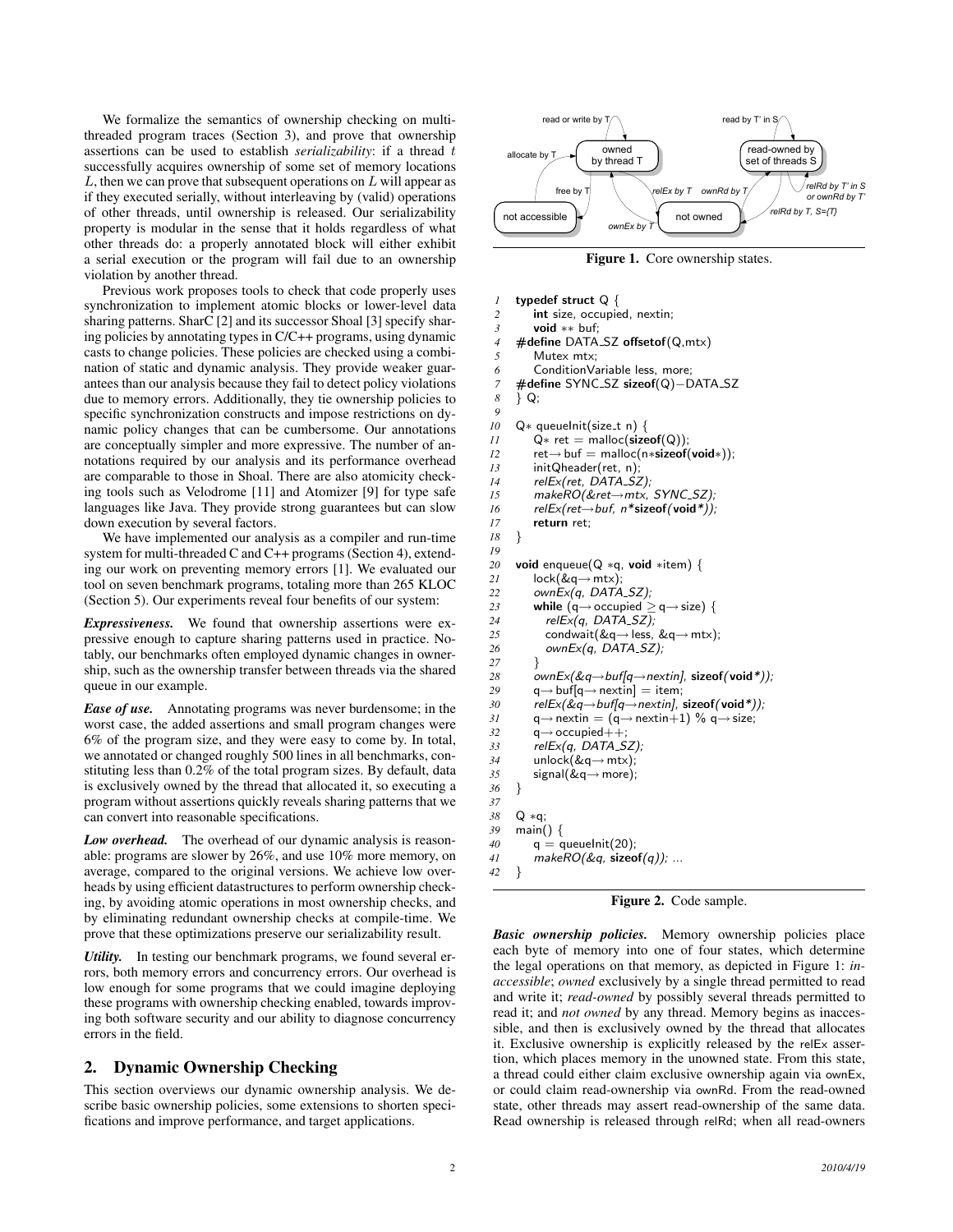have released ownership, the memory returns to the unowned state. Accesses to unowned memory are illegal.

Figure 2 shows ownership-annotated code for a FIFO queue based on similar code in the pfscan benchmark. Ignoring the ownership assertions for the moment, we can see the basic code implements a standard thread-shared queue. The Q structure stores queued pointers in a fixed-size array accessible from its buf field, and synchronizes access to the array using a lock stored in the mtx field. The current and maximum size of the queue are stored in the occupied and size fields, respectively, and nextin records the next free slot in buf. When enqueuing an item, the enqueue code first checks whether the queue is full (line 23); if so, it waits on condition variable  $q \rightarrow$  less to be signaled by dequeue when an item is removed. The code then stores the item (line 29), performs some bookkeeping (lines 31–32), and on the last line signals condition variable q→ more to awaken any threads waiting in dequeue for items to become available.

The ownership assertions together specify the high-level policy that only one thread at a time may access the queue. For example, at line 22 the assertion ownE $\times$ (q,DATA\_SZ) specifies that at this point, the current thread should have exclusive ownership over the first four fields of the q structure. Line 28 similarly asserts the current thread exclusively owns  $q \rightarrow$  buf. The programmer enforces this policy by using  $q \rightarrow mtx$  to mediate access to this data: as long as all accesses take place with  $q \rightarrow m\tau x$  held, only one thread will ever access the data at a time. Notice that ownership is released prior to releasing the lock via calls to condwait (line 24), and unlock (line 33), and acquired just after acquiring the lock (line 22) or reacquiring it via condwait (line 26). The objects put in the queue are protected using ownership assertions in client code—as shown in the Introduction, the client releases ownership before enqueuing a job, and asserts ownership when dequeuing one.

*Checking correct enforcement.* We would like to check whether a program properly enforces its declared ownership policy. In other words, is it true that under all possible executions, when some thread  $t$  is executing lines 23, 29, 31, or 32, no thread but  $t$  will access q's first four fields or its q→ buf array? The dynamic nature of ownership policies and C's lack of memory safety would make it difficult to write a static checker that is sound (no missed errors), precise (few false alarms), and scalable (works to large programs). Therefore, we choose to check proper ownership policy enforcement during program execution. Doing so allows our tool to be precise and scalable, though potentially missing some latent errors. In our approach, we associate shadow state with the program's run-time memory, and implement ownership assertions to change that state according to Figure 1. We compile the program to insert checks to verify that reads, writes, and ownership transitions are legal according to the target memory's ownership state, as shown in the figure.

Even though the FIFO code snippet reveals no bug, our dynamic checker can reveal problems in other parts of the code that would violate the intended policy. For example, some other thread might access ∗q without first grabbing the queue mutex q→ mtx. More perniciously, an out-of-bounds access anywhere in the code might cause some other thread to overwrite q or what it points to. In both cases, our inserted checks would signal violations of the declared policy; we halt execution at the point of violation, making it easy to find the source of the problem.

As hinted by these examples, and proved in the next section, it turns out that the core of the enqueue function enjoys the following pleasingly modular property: either the execution of lines 26–33 will be *serializable*—in that their effects will be just as if they were executed serially, despite interleaving with other threads or there will be an ownership violation, e.g., because some other thread illegally modified the q data structure. A key contribution

```
1 Q∗ queueInit(size_t n) {
2 Q^* ret = malloc(sizeof(Q));
 3 Cluster cluster = allocCluster();<br>4 ret \rightarrow buf = malloc(n*sizeof(yoid
        \text{ret} \rightarrow \text{buf} = \text{malloc}(\text{n} * \text{sizeof}(\text{void}*));
 5 initQheader(ret,n);
 6 giveToCluster(ret, DATA_SZ, cluster);
 7 makeRO(&ret→mtx, SYNC SZ);
8 giveToCluster(ret→buf, n*sizeof(void*),cluster);<br>9 return ret:
        return ret;
10 }
11
12 #define lockCluster(mtx,ptr) lock(mtx);ownClusterEx(ptr)
13 #define unlockCluster(mtx,ptr) relClusterEx(ptr);unlock(mtx)
14 #define condwaitCluster(cond, mtx, ptr)
15 relClusterEx(ptr); condwait(cond,mtx); ownClusterEx(ptr)
16
17 void enqueue(Q ∗q, void ∗item) {
18 lockCluster(&q→mtx,q);
19 while (q \rightarrow occupied \geq q \rightarrow size) {
20 condwaitCluster(&q→less, &q→mtx, q);
21 } ...
        22 unlockCluster(&q→mtx,q); ...
23 }
```
Figure 3. Cluster code fragment.

of our paper is to show how to provide this property regardless of what other threads do. As we detail in Section 4, we implement several mechanisms to prevent threads from bypassing our checks, corrupting heap management, or corrupting the shadow state.

A nice feature of our system is that ownership assertions are easy to add or debug by simply running the code and addressing the resulting violations. For example, we might have thought that enqueue should acquire the *entire* queue structure exclusively, and not just its first four fields. But on running the code under such a policy, we would discover an ownership violation when a second thread tried to synchronize on the  $q \rightarrow m\tau x$  field and/or the condition variables. Hence we annotate queueInit to assert these fields are *read-only for all threads* by adding makeRO(&ret→ mtx, SYNC\_SZ) on line 15. This notational shorthand allows each thread to avoid explicitly acquiring read-only ownership of the mutex each time it goes to synchronize on it. We would likewise discover that the global variable q needs to be read-only, e.g., to access mtx, and so assert it is read-only on line 41. Finally, we would find that some data in the mutex structure pointed to by  $q \rightarrow m x$  may be read/written by several threads at once, using operations like compare-andswap to implement the lock's semantics. Therefore we place this data in a special *unchecked* state (not shown in Figure 1), permitting any thread to read or write it. This state is also useful for program variables subject to *benign races*, e.g., performance counters.

*Clusters.* A single ownership assertion like ownEx applies to a contiguous chunk of memory. As a result, several assertions would be needed to take/release ownership of entire linked data structures, which is tedious to the programmer and adds run-time overhead. To alleviate these concerns, we extend our system with the abstraction of a *cluster* of memory chunks. Threads can dynamically allocate clusters and assign chunks of memory they exclusively own to a cluster using the assertion giveToCluster. Having done this, a thread can release or own the entire cluster at once using assertions relClusterEx and ownClusterEx, respectively. Each call takes a pointer as its argument and changes the state of the cluster of the pointed-to memory. A memory location can be in at most one cluster at any one time. (The full state graph, which includes clusters and unchecked states, is shown later in Figure 9.)

Figure 3 shows what some of the queue code would look like using clusters and macros. The queuelnit function allocates a cluster for the queue (line 3), then assigns the queue's relevant memory to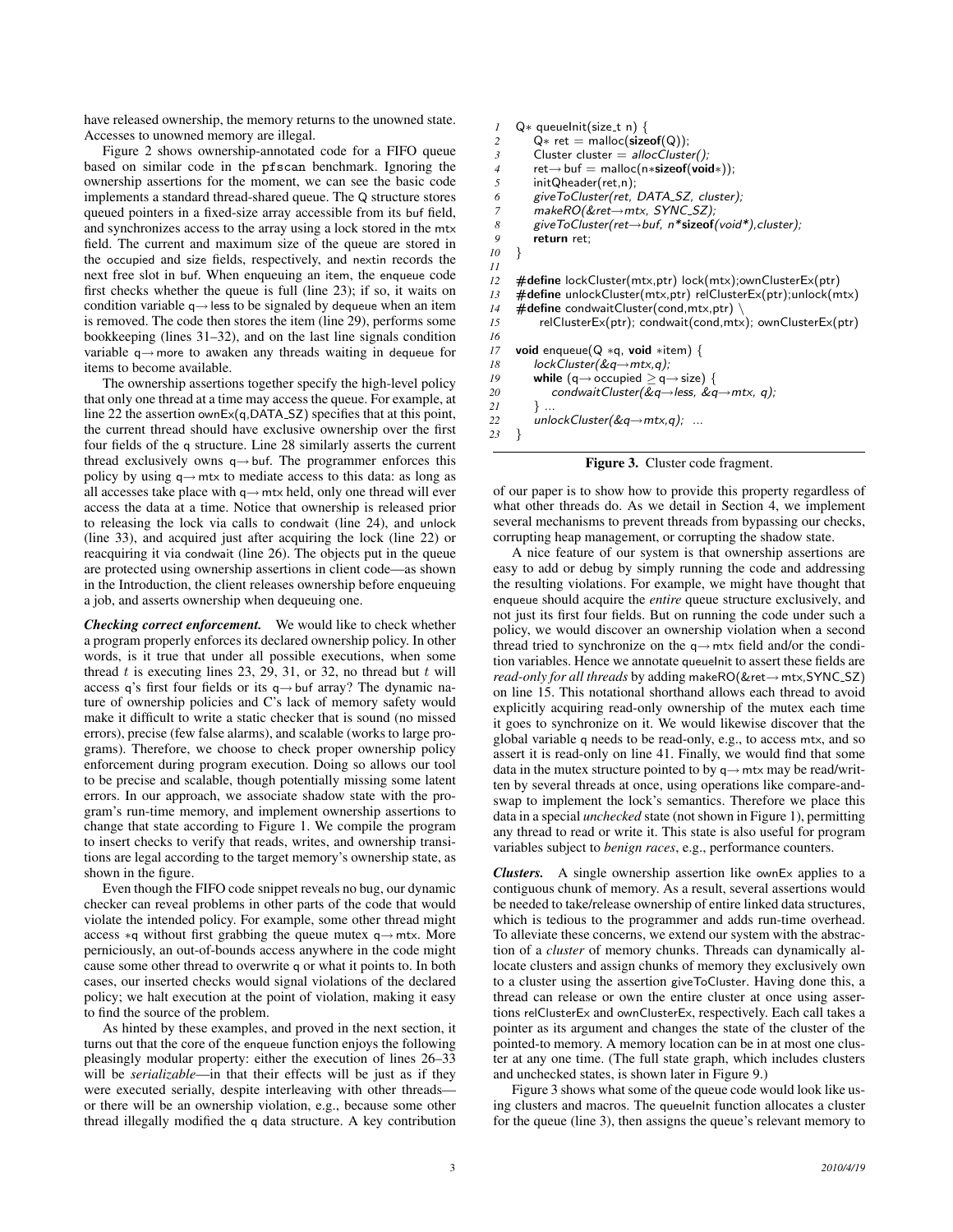```
1 void HandleSession(int socket) {
2 int uid = Authenticate(socket);
3 UserInfo∗ uinfo = &userTable[uid]<br>4 ProcessRequests(uinfo, socket);
         ProcessRequests(uinfo, socket);
5 }
6
7 ProcessRequests(UserInfo∗ uinfo, int socket) {
8 // loop processing requests<br>9 while (true) switch (comma
         while (true) switch (command) {
10 ...
11 case buy: ...
12 case deleteAccount:
13 // allow uinfo to be reused<br>14 memset(uinfo, 0, sizeof(Use
14 memset(uinfo, 0, sizeof(UserInfo));<br>
15 return:
                15 return;
16 ...
17 }
18 }
```
Figure 4. An exploitable concurrency error.

that cluster (lines 6, 8). The macros (lines 12–14) simplify annotating locks; similar macros can be written for other synchronization primitives. With clusters and macros, the enqueue function is again very simple—it now has three total assertions that are comingled with the three synchronization calls (lines 18, 20, 22), and does not need separate assertions to take ownership of buf since it belongs to the cluster. Although the example does not show it, it is possible to take read-ownership of clusters.

Our experience is that code does not require many ownership assertions. Figure 2 is atypical in this respect: we chose it specifically because it shows many assertion types. The worst-case benchmark has fewer than 4% of annotation lines, and on average we annotate only 0.1% of the lines.

*Applications.* We envisage several applications for our dynamic ownership analysis. The most obvious is finding concurrency and memory errors during development and testing. Our analysis can also be used during production to diagnose errors in the field [13] and to improve security. Since our dynamic analysis ensures control-flow integrity and detects sequential buffer overflows and underflows [1], it prevents the most common attacks that exploit low level defects in C and C++ programs. Our analysis can also prevent some exploits of concurrency errors. For example, consider the code in Figure 4, which illustrates a hypothetical session-based commerce server. Each session is handled by a different thread but the programmer assumed incorrectly that each user has at most one active session. Suppose a user A somehow starts two sessions, each pointing to the same slot in userTable, and one of the sessions deletes the account. If a new user  $B$  reuses that slot in the userTable, user A could use its second session to buy goods using  $B$ 's account. Our tool forces the programmer to make all assumptions about sharing explicit. In the example, the programmer would have to assert that uinfo is owned exclusively to allow reads and writes during request processing. Therefore, our tool would prevent user A from exploiting this error by signalling a policy violation when the user starts the second session.

# 3. Formalism

This section presents a formalism to describe our dynamic ownership checking analysis. The presentation proceeds in three steps. First, we define a semantics of multi-threaded traces, where a trace is a sequence of basic operations (e.g., reads, writes, and synchronization operations) performed by any number of threads, and characterizes their effect on memory.

Second, we define ownership checking as a judgment on traces, referring to this judgment as *trace validation*. In our implementa-

#### Domains

 $u, t \in Tid \quad x \in Var \quad v \in Value \quad e \in Expr$  $\sigma \in \text{Heap} = \text{Var} \rightarrow \text{Value}$ 

#### **Operations**

 $a \in Operation$  ::=  $rd(t, x, v) | wr(t, x, v)$  $|\quad \text{sync}(t, op, x, v_1...v_n) | b$ <br> $::=$  ...  $b \in OwnOper$  $\alpha \in Trace \qquad ::= \qquad | \; a, \alpha$ 

## **Semantics**



Figure 5. Semantics of Multithreaded Programs

tion, we perform ownership checking at run-time, essentially comingling trace validation with the operational semantics. Formalizing these two separately simplifies the theoretical development. We prove that in valid traces, sequences of operations by a single thread on locations owned by that thread can be serialized.

Finally, we present an alternative *relaxed* semantics in which ownership checks are made first-class operations that appear in traces, allowing them to be implemented more efficiently, and potentially optimized away. In the basic semantics, trace validation views a read (or other operation) as occurring atomically along with the necessary ownership check. Making the ownership check a separate operation avoids forcing the check and the operation to be performed atomically. We prove that when separating the check from all but the operations for acquiring ownership, the system is sound and complete with respect to the basic semantics, so that once again validity implies serializability. We also prove that many ownership checks can be removed without compromising trace validity.

#### 3.1 Multithreaded program traces

The semantics of multithreaded programs is shown in Figure 5. It defines legal operations  $\alpha$  on memory  $\sigma$ . We make no distinction between global and local (per-thread) memory, nor do we consider allocating/deallocating memory. Memory is indexed by variables  $x$ , which can be viewed as memory addresses. An operation is either a read or write of a value  $v$  by a thread  $t$  from/to a variable  $x$ , a synchronization operation  $op$  by a thread  $t$  that may read or write variable  $x$ , or an ownership-related operation  $b$ , the details of which we consider in the next subsection.

The semantics defines two judgments. The judgment  $\sigma \longrightarrow^a$  $σ'$  defines the effect of operation a on a memory  $σ$ . Reads and writes on variables have the obvious semantics. The semantics of synchronization operations is parametrized by a predicate  $\phi$  and a function  $\delta$ , indexed by the operation's details. In particular, thread  $t$  may perform synchronization operation  $op$  involving variable x so long as the heap satisfies the predicate  $\phi_{op,x,t}$ ; as a result the heap is transformed according to the function  $\delta_{op,x,t}$ . If the operation requires additional parameters, they are passed to the function/predicate as needed. As an example, we could model a semaphore x with operations *seminit*, *wait* and *signal*, defining δ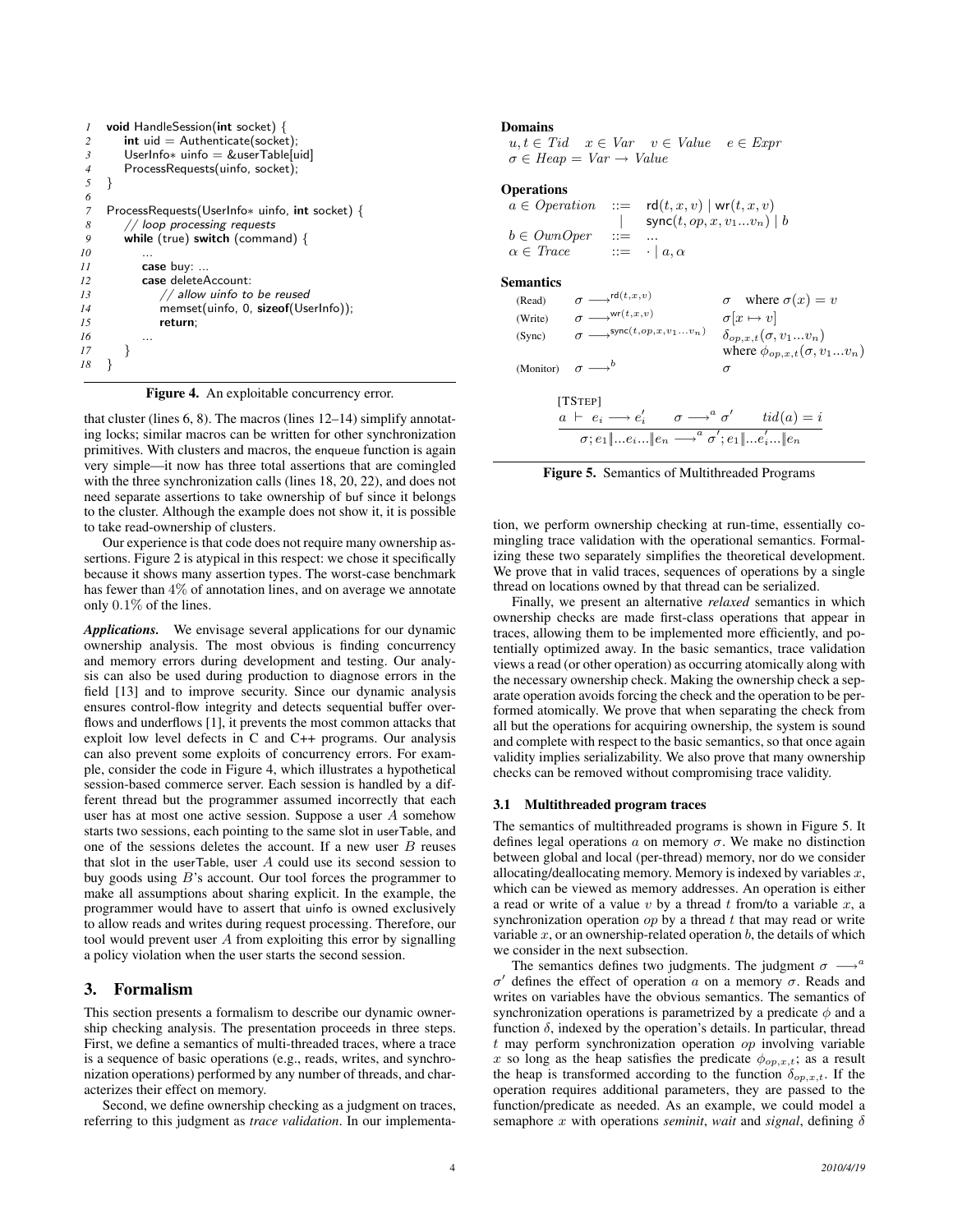and  $\phi$  as follows:

$$
\phi_{semiit,x,t} \equiv \lambda(\sigma, n). \text{ true}
$$
\n
$$
\delta_{semiit,x,t} \equiv \lambda(\sigma, n). \sigma[x \mapsto n]
$$
\n
$$
\phi_{wait,x,t} \equiv \lambda \sigma. \sigma(x) > 0
$$
\n
$$
\delta_{wait,x,t} \equiv \lambda \sigma. \sigma[x \mapsto \sigma(x) - 1]
$$
\n
$$
\phi_{signal,x,t} \equiv \lambda \sigma. \text{ true}
$$
\n
$$
\delta_{signal,x,t} \equiv \lambda \sigma. \text{ true}
$$

As one can use semaphores to implement mutual exclusion locks, reader/writer locks, barriers, and other synchronization operations, it should be evident that using  $\delta$  and  $\phi$  to model synchronization operations is suitably expressive for our purposes.

The second judgment  $\sigma$ ;  $e_1$ ||... $e_i$ ....|| $e_n \rightarrow a \sigma'$ ;  $e_1$ ||... $e'_i$ ...|| $e_n$ defines the execution of a multi-threaded program where a (nondeterministically chosen) thread  $e_i$  takes a step, potentially modifying the heap. We do not define individual thread transitions, but write  $a \vdash e \longrightarrow e'$  to indicate that e transitions to e', according to the action a.

A trace  $\alpha$  is a list of actions  $a_i$ , and is termed an *execution* if it arises from the semantics.

**Definition 1** (Execution). *A trace*  $\alpha = a, a', ..., a''$  *is an* execution *iff there exists some*  $\sigma, \sigma', ..., \sigma''$  *such that*  $\sigma \longrightarrow^a \sigma' \longrightarrow^a$  $\cdots \longrightarrow^{a''} \sigma''$ .

#### 3.2 Basic trace validation

The formalism defines basic operations b for owning memory exclusively or for reading-only. Additionally modeling clusters and permanent read-only states would be straightforward.

Ownership checking is specified as a judgment on traces,  $\omega, \rho \quad \vdash_0 \quad \alpha \rightarrow \omega', \rho'$ , which we call *trace validation*, shown in Figure 6. (As mentioned earlier, in practice we interleave ownership checking with actual execution.) Here,  $\omega$  and  $\omega'$  are *writeownership maps* (or, simply *write maps*) from variables x to the thread that owns them for writing.  $\rho$  and  $\rho'$  are *read-ownership maps* (or, simply *read maps*) from variables to sets of threads that are allowed to read the variable. If no thread exclusively owns a variable x, we have  $\omega(x) = \bot$ . Only variables owned by  $\top$  may be used in synchronization operations. Ownership by  $\top$  models the *unchecked* state described in the previous section, needed because synchronization operations often fail to obey proper ownership. Ownership by  $\top$  is invariant throughout a program execution. We write  $\omega_{\perp}^{S}$  for a write map that maps all variables to unowned except those in S, which are used for synchronization; we write  $\omega_{\perp}$  when the precise definition of S is unimportant. We use  $\rho_{\emptyset}$  to indicate the empty read map, which maps all variables to the empty-set  $\emptyset$ .

In the judgment,  $\omega$  and  $\rho$  represent the maps prior to validating trace  $\alpha$ , and  $\omega'$  and  $\rho'$  indicate the state of the maps at the conclusion of validation. Rule [C-Trace] appeals to the judgment  $\omega, \rho \vdash_0 a \leadsto \omega', \rho'$  to validate an individual action a, where the maps resulting from validating  $a$  are then used to validate the remainder of the trace  $\alpha$ . The rules for validating operations are straightforward, following the transition diagram in Figure 1. Notice that rule [C-OwnEx] checks/modifies both maps  $\omega$  and  $\rho$ , since exclusive ownership grants both read and write access. One might expect  $\rho(x) = \{t\}$  as an additional premise of [C-RelEx], and  $\omega(x) = \perp$  as a premise of [C-RelRd], symmetrical to the modifications to the maps made by [C-OwnEx] and [C-OwnRd], respectively. Without these checks, a legal trace may perform an ownEx(t, x) followed by relRd(t, x), so that x may only be accessed for writing from then on. While perhaps odd, removing the checks simplifies the development of relaxed checking in the next subsection, and poses no problems for soundness.

*Serializability.* The main property we prove is *serializability*. In particular, by using ownership specifications in a particular way, a



| $\omega \in ExclOwnership$<br>$\rho \in ReadOwnership$<br>$\omega^S_+$ | $=$ | $b \in OwnOper$ ::= ownEx $(t, x)$   ownRd $(t, x)$<br>rel $\mathsf{Ex}(t,x)$   rel $\mathsf{Rd}(t,x)$<br>$= Var \rightarrow (Tid \cup \{\top, \bot\})$<br>$Var \rightarrow 2^{Tid}$<br>$\lambda x$ . if $x \in S$ then $\top$ else $\bot$ |
|------------------------------------------------------------------------|-----|--------------------------------------------------------------------------------------------------------------------------------------------------------------------------------------------------------------------------------------------|
| $\rho_{\emptyset}$                                                     |     | $= \lambda x. \emptyset$                                                                                                                                                                                                                   |



programmer can ensure that, for valid traces, a sequence of thread operations will always execute in a manner that is equivalent to one in which the operations occur in sequence. More precisely, a code sequence will be serializable if it adheres to a discipline of *two-phase ownership*, in which all ownEx (and ownRd) operations strictly precede relEx (and relRd) operations, with reads/writes on owned data interleaved among them. For example, the code snippet in the introduction trivially follows this discipline, as there is a single ownEx followed by some reads/writes and finally a single relEx. Lines 26–33 in Figure 2 exhibit two-phase ownership as well, this time starting with two ownEx operations, with reads/writes interleaved between the two final relEx operations.

We prove serializability using the method of reduction due to Lipton [16]. Reduction is a means of reasoning that two executions  $\alpha$  and  $\alpha'$  are equivalent, where  $\alpha'$  differs from  $\alpha$  in having commuted two different threads' events. That two events may be commuted is justified by the fact that one is either a *left mover* or a *right mover*, defined as follows for our setting.

Definition 2 (Right mover). *Operation* o *is a* right mover iff *for all*  $\alpha, a, b, \alpha', \omega, \omega', \rho, \rho', \text{ if } \alpha, a, b, \alpha' \text{ is an execution with } \omega, \rho \vdash_0$  $\alpha, a, b, \alpha' \rightarrow \omega', \rho', \ op(a) = o \ and \ tid(a) \neq \ tid(b), \ then$  $\alpha, b, a, \alpha'$  is also a valid execution with  $\omega, \rho \vdash_0 \alpha, b, a, \alpha' \rightarrow$  $\omega', \rho'.$  I.e., we can move op. a right in the trace, swapping it with b.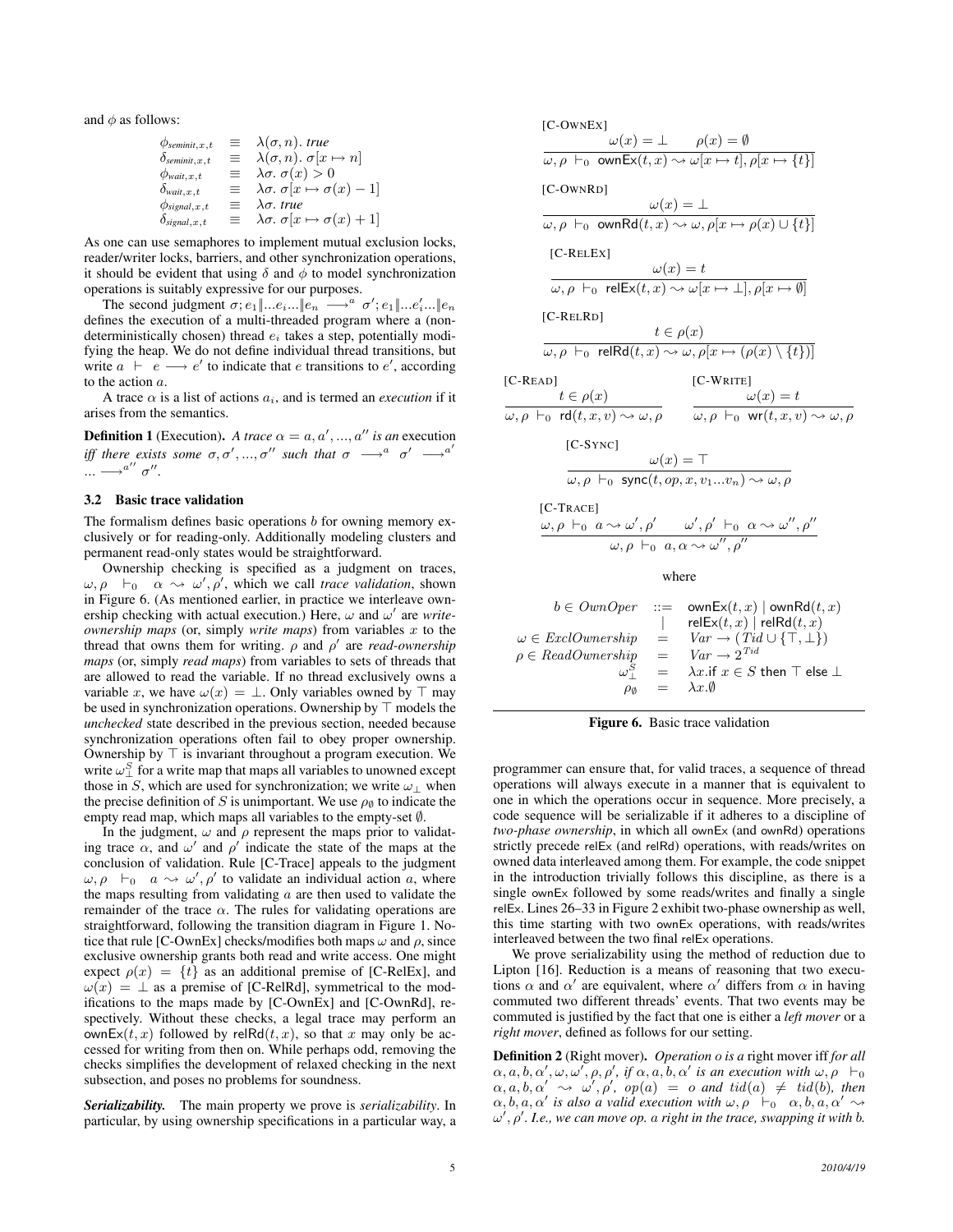Definition 3 (Left mover). *A* left mover *has the same definition as a right mover (Def. 2), replacing the precondition*  $op(a) = o$  *with*  $op(b) = o$ . *I.e., we can move b left in the trace, swapping it with a.* 

Given these definitions, we can prove that various operations are left movers, right movers, or both.

#### Lemma 4 (Movers).

- *1.* ownEx *and* ownRd *operations are right movers.*
- *2.* relEx *and* relRd *operations are left movers.*
- *3.* rd *and* wr *operations are both left and right movers.*

The proof of this Lemma is given in the Appendix.

Whether synchronization operations  $\mathsf{sync}(t, op, x, v_1...v_n)$  are movers depends on their semantics. Under a standard multithreading semantics, semaphore operations *wait* and *signal* are right- and left-movers, respectively [16]. Because synchronization operations on variables x require  $\omega(x) = \top$ , and  $\top$ -ownership of  $x$  must be invariant for an entire trace, commuting synchronization operations with other operations has no effect on ownership maps, so *wait* and *signal* are right- and left-movers in our setting as well. Many other synchronization operations are also movers; e.g., locking a reader/writer lock, or a mutex, is right mover, while releasing a lock or mutex is a left mover.

With these definitions in mind, we can define the conditions under which a thread's actions can be serialized. First, we define the notion of a sub-trace:

$$
sub(\cdot, t) = \cdot sub((a, \alpha'), t) = a, sub(\alpha', t) \text{ where } t = tid(a) sub((a, \alpha'), t) = sub(\alpha', t) \text{ where } t \neq tid(a)
$$

With this, we can prove that sub-traces adhering to a certain form are serializable: $<sup>1</sup>$ </sup>

Lemma 5 (Serializable sequences). *Given an execution* α *such that*  $\omega, \rho \ \vdash_{0} \ \alpha \leadsto \omega', \rho',$  if the sub-trace  $sub(\alpha, t)$  defines a sequence *of right movers followed by a sequence of left movers, then there*  $\alpha'$  *exists an execution*  $\alpha'$ ,  $sub(\alpha, t)$ ,  $\alpha''$  *that is equivalent to*  $\alpha$  *and is valid such that*  $\omega, \rho \vdash_0 \alpha', sub(\alpha, t), \alpha'' \leadsto \omega', \rho'.$ 

*Proof.* (Sketch) The equivalent execution can be constructed by repeatedly moving  $t$ 's right-movers to the right in the trace, swapping them with operations of other threads, and likewise moving  $t$ 's leftmovers to the left in the trace, until they both meet in the middle, leaving all of t's events serial.

**Definition 6** (Two-phase ownership). *A trace*  $\alpha$  *exhibits* two-phase ownership *if for all*  $a, a'$  such that  $\alpha \equiv \alpha_0, a, \alpha_1, a', \alpha_2$  (where  $\alpha_i$  *could be empty),*  $\alpha$  = relEx(t, x) *or* relRd(t, x) *for some* x  $implies a' \neq \text{ownEx}(t, y)$  or  $\text{ownRd}(t, y)$  *for all* y. In other words, *no ownership operations may follow release operations by the same thread. Any synchronization operations in the trace should be right movers up until no later than the first release operation, then followed by left movers.*

**Theorem 7** (Validity implies serializability). *A valid trace*  $\alpha$  *in which thread* t*'s events exhibit two-phase ownership implies that* t*'s events are serializable.*

*Proof.* This follows easily from Lemma 5, since  $sub(\alpha, t)$ , in being valid and adhering to two-phase ownership, is sure to be a series of right movers followed by left movers.  $\Box$ 

Our system does not enjoy a strong completeness property. For example, given an execution trace  $\alpha$  devoid of any ownership operations, we might wish to prove that we can rewrite the trace to an equivalent one exhibiting two-phase ownership if  $\alpha$  is serializable (where we consider all of a given thread's events as part of single transaction). But it is easy to see that this is not the case. Consider the following simple trace (where we have used pseudocode rather than lower-level events, for clarity):

| Thread 1            | Thread 2 |
|---------------------|----------|
| $lock(m)$ :         |          |
| $tmp = x;$          |          |
|                     | $V = X$  |
| $x = \text{tmp+1};$ |          |
| unlock(m);          |          |
|                     |          |

This trace is serializable, equivalent to

| Thread 1            | Thread 2 |
|---------------------|----------|
|                     | = x;     |
| $lock(m)$ :         |          |
| $tmp = x;$          |          |
| $x = \text{tmp+1};$ |          |
| unlock(m);          |          |
|                     |          |

Indeed every interleaving of these two transactions is serializable (though not all are equivalent). But if we employ two-phase ownership on x at the start and conclusion of thread 1's transaction, then some traces will be deemed invalid, e.g.,

| Thread 1            | Thread 2                                      |
|---------------------|-----------------------------------------------|
| own(tmp);           |                                               |
|                     | $own(y)$ ;                                    |
| $lock(m)$ ;         |                                               |
| $own(x)$ :          |                                               |
| $tmp = x;$          |                                               |
|                     | ownrd $(x)$ ; <i>fails</i> , <i>tl owns</i> x |
|                     | $y = x;$                                      |
|                     | $relRd(x)$ ;                                  |
| $x = \text{tmp+1};$ |                                               |
| $rel(m)$ ;          |                                               |
| $unlock(m)$ :       |                                               |
|                     | $rel(y)$ ;                                    |
| rel(tmp);           |                                               |

We conjecture that two-phase ownership is sufficient to specify serializable transactions that do not contain data races.

#### 3.3 Relaxed Validation

If we imagine implementing basic validation with an on-line monitor, then the rules in Figure 6 imply that ownership checks (the premises of the rules) must be performed atomically with an action, e.g., a read or write. Likewise, ownership acquirement and release operations are assumed to check and update the ownership maps atomically. A straightforward way to ensure atomicity is to use locking. For example, prior to performing a read of variable  $x$ , thread  $t$  acquires a lock, checks the read ownership map, and then performs the read of  $x$ .

Implementing ownership checking this way could add significant overhead. While we must still be careful that accesses and modifications to ownership maps are thread-safe, this subsection shows that we do not need ownership checks to occur indivisibly when performed as part of read, write, or release operations. In particular, we prove that *relaxed trace validation*—in which ownership checks are proper operations separate from reads, writes, etc.—is sound and complete with respect to basic trace validation. Thus we are able to reduce the overhead of performing ownership checking without reducing its utility.

Figure 7 depicts the relaxed validation judgment. All of the operations that we had before are unchanged, but we add separate operations ownWr? $(t, x)$  and ownRd? $(t, x)$  for checking that t owns  $x$  exclusively (for writing), or for reading, respectively. The relaxed checking semantics permits read, write, sync, and release

<sup>&</sup>lt;sup>1</sup>We could allow at most one "non-mover" in between the sequences of right-movers and left-movers, but non-movers never arise in valid traces.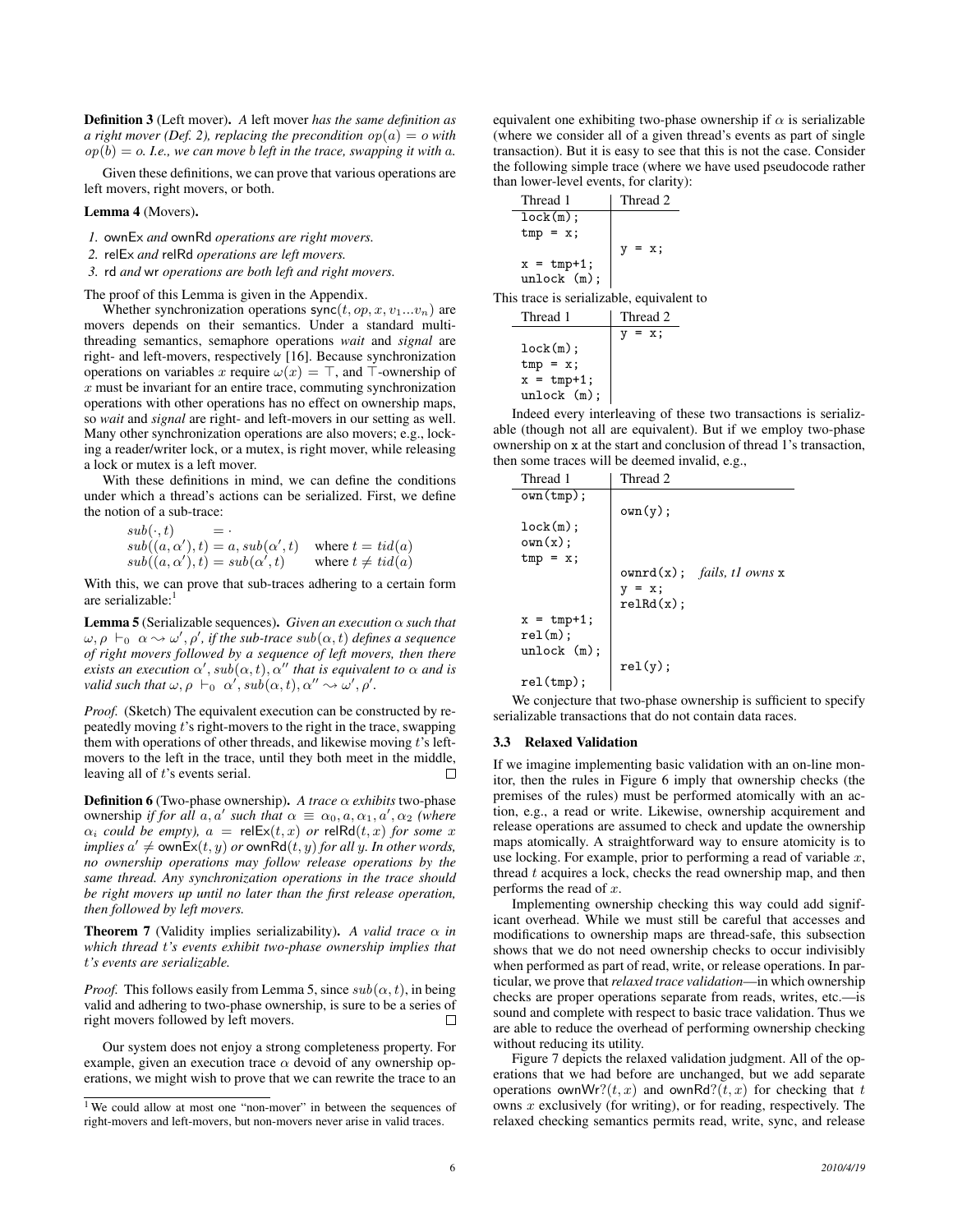[CX-READ]  
\n
$$
\omega, \rho \vdash \text{rd}(t, x, v) \rightsquigarrow \omega, \rho \qquad \omega, \rho \vdash \text{wr}(t, x, v) \rightsquigarrow \omega, \rho
$$
\n[CX-RELEX]  
\n[CX-RELEN]  
\n
$$
\omega, \rho \vdash \text{relEx}(t, x) \rightsquigarrow \omega[x \mapsto \bot], \rho[x \mapsto (\rho(x) \setminus \{t\})]
$$
\n[CX-RELRD]  
\n
$$
\omega, \rho \vdash \text{relRd}(t, x) \rightsquigarrow \omega, \rho[x \mapsto (\rho(x) \setminus \{t\})]
$$
\n[CX-SYNC]  
\n
$$
\omega, \rho \vdash_0 \text{sync}(t, op, x, v_1...v_n) \rightsquigarrow \omega, \rho
$$
\n[CX-OWNEx]  
\n
$$
\omega(x) = \bot \qquad \rho(x) = \emptyset
$$
\n
$$
\overline{\omega, \rho \vdash \text{ownEx}(t, x) \rightsquigarrow \omega[x \mapsto t], \rho[x \mapsto \{t\}]}
$$
\n[CX-OWNRD]  
\n
$$
\omega(x) = \bot
$$
\n[CX-CHECKNR]  
\n[CX-CHECKNR]  
\n
$$
\omega(x) = \omega \qquad t \in \rho(x)
$$
\n[CX-CHECKND]  
\n
$$
\omega(x) = o \qquad t \in \rho(x)
$$
\n[CX-CHECKRD]  
\n
$$
\omega, \rho \vdash \text{ownWr?}(o, x) \rightsquigarrow \omega, \rho \qquad \overline{\omega, \rho \vdash \text{ownRd?}(t, x) \rightsquigarrow \omega, \rho}
$$
\n[CX-TRACE]  
\n
$$
\omega, \rho \vdash a \rightsquigarrow \omega', \rho' \qquad \omega', \rho' \vdash \alpha \rightsquigarrow \omega'', \rho''
$$
\n
$$
\omega \vdash a, \alpha \rightsquigarrow \omega'', \rho''
$$

where

 $o \in \textit{Ouners}$  ::=  $t | \top$  $b \in OwnOper$  ::= ... | ownWr? $(o, x)$  | ownRd? $(t, x)$ 



operations to be validated unconditionally (according to rules (CX-Read), (CX-Write), (CX-Sync), (CX-RelEx), and (CX-RelRd)), but ownEx and ownRd events are checked as before, and the separate ownership checks are checked similarly, according to (CX-CheckWr) and (CX-CheckRd).

In this setting, we are presuming the program has been changed to emit a separate ownership test prior to each read, write, sync, and release operation, while ownership operations remain atomic checking the conditions for allowing ownership and acquirement of ownership happen indivisibly. We formalize this assumption below.

*Equivalence to basic validation.* We can prove that the relaxed validation is sound and complete with respect to the basic validation, and as such that validity in the relaxed semantics implies serializability. To establish this requires a means to relate traces in the basic and relaxed settings. First we define a way to strip explicit ownership checks for a relaxed-setting trace, resulting in a trace that can be subject to basic validation:

$$
\begin{array}{ll}\n[ \cdot] & = \cdot \\
[a, \alpha'] & = [\alpha'] & \text{where } op(a) \in \{\text{ownWr?, \text{ownRd?}}\} \\
[a, \alpha'] & = a, [\alpha'] & \text{otherwise}\n\end{array}
$$

Conversely, we define a way to add explicit ownership checks to a trace that lacks them:

$$
\begin{array}{ll} \langle \cdot \rangle &=\cdot \\ \langle a,\alpha' \rangle = \textsf{ownWr?}(tid(a), var(a)), a, \langle \alpha' \rangle \\ & \text{where } op(a) \in \{ \textsf{wr}, \textsf{relEx} \} \\ \langle a,\alpha' \rangle = \textsf{ownWr?}(\top, var(a)), a, \langle \alpha' \rangle \text{ where } op(a) = \textsf{sync} \\ \langle a,\alpha' \rangle = \textsf{ownRd?}(tid(a), var(a)), a, \langle \alpha' \rangle \\ & \text{where } op(a) \in \{ \textsf{rd}, \textsf{relRd} \} \\ \langle a,\alpha' \rangle = a, \langle \alpha' \rangle \quad \text{otherwise} \end{array}
$$

Finally, we define the well-formedness judgment  $C \vdash_{\mathit{wf}} \alpha$  to formalize the requirement that all read, write, release, and sync actions in  $\alpha$  are preceded by an ownership check. The rules for this judgment appear in Figure 8. Here, the *check map* C maps triples  $(t, x, p)$  to either  $\checkmark$  or  $\times$ , with  $p \in \{r, w\}$ . We write  $C_{\times}$  to denote the map which maps all triples to  $\times$ . In the rules,  $C(t, x, p) = \sqrt{\frac{p}{n}}$  implies that thread t has previously checked that it owns x, either for reading if p is r or exclusively if p is w. Thus rule [WF-CheckRd] sets  $C(t, x, r)$  to  $\checkmark$  when checking the remainder of the trace upon seeing action ownRd? $(t, x)$ , while rules [WF-Rd] and [WF-RelRd] each require that  $t$  has previously performed a read check. Though trace well-formedness is superficially similar to trace validation, we emphasize that it only guarantees that a thread  $t$  precedes accesses to  $x$  with an appropriate check; this check is by no means guaranteed to succeed.

The rules for writes and sync operations are similar to those for reads (cf. rules [WF-CheckWr], [WF-Sync], [WF-Wr] and [WF-Rel]). Rules [WF-Own] and [WF-OwnRd] treat their respective ownership operations similarly to ownership checks since ownership checking is part of the semantics of ownEx and ownRd (cf. rules [CX-OwnEx] and [CX-OwnRd] in Figure 7). Likewise, operations relEx(t, x) and relRd(t, x) invalidate any prior checks made by  $t$  for variable  $x$ .

*Optimized checking.* While it is straightforward to see that for all basic traces  $\alpha$  that  $C_{\times} \vdash_{wf} \langle \alpha \rangle$ —i.e., that it admits traces in which all operations by thread  $\dot{t}$  are preceded by a check in  $t$ 's subtrace—the well-formedness judgment admits even more optimized traces. For example, in the trace own  $\mathsf{Ex}(t,x), \alpha', \mathsf{ownWr}?\tilde(t,x), \alpha'',$  $wr(t, x, v)$ , where no event a in  $\alpha'$  or  $\alpha''$  has  $tid(a) = t$ , we can safely remove the own Wr? $(t, x)$  event from the trace. This is because ownership is invariant—once a thread  $t$  acquires ownership of some variable  $x$ , no other thread can change  $x$ 's ownership to not include (or be) t. This implies that if the own $\mathsf{Ex}(t, x)$  event in the above trace is valid, then the wr $(t, x, v)$  also will be (assuming the intervening traces  $\alpha, \alpha'$  are valid as well). We have both  $\overline{C_{\times}}$   $\vdash_{wf}$  own $\overline{Ex}(t, x), \alpha',$  ownWr? $(t, x), \alpha'',$  wr $(t, x, v)$  and  $C_{\times}$   $\vdash_{wf}$  ownEx $(t, x), \alpha', \alpha'',$  wr $(t, x, v)$ .

The bottom of Figure 8 also defines a compatibility judgment between a check map C and ownership maps  $\omega$  and  $\rho$ , for purposes of establishing proper inductive hypotheses in the proofs.

Now we can prove soundness and completeness.

**Lemma 8** (Soundness). *If*  $\omega$ ;  $\rho$   $\vdash \alpha$  *where*  $C$   $\vdash_{wf} \alpha$  *and*  $\omega; \rho \vdash C$  *then*  $\omega; \rho \vdash_0 [\alpha]$ .

**Lemma 9** (Completeness). *If*  $\omega$ ;  $\rho \vdash_0 \alpha \leadsto \omega'$ ;  $\rho'$  then  $\omega$ ;  $\rho \vdash$  $\langle \alpha \rangle \rightsquigarrow \omega'; \rho'.$ 

The proofs are by straightforward induction on the given derivations, as sketched in the Appendix. Note that we cannot prove the more symmetric completeness result, i.e.,  $\omega$ ;  $\rho \vdash_0 [\alpha] \sim \omega'$ ;  $\rho'$ implies  $\omega$ ;  $\rho$   $\vdash$   $\alpha \rightarrow \omega'$ ;  $\rho'$ . As a counterexample, for trace  $\alpha \equiv$  ownRd? $(t, x)$ , ownEx $(t, x)$ , rd $(t, x, v)$  we cannot prove  $\omega_{\perp}$ ;  $\rho_{\emptyset}$   $\vdash \alpha$  but we can prove  $\omega_{\perp}$ ;  $\rho_{\emptyset}$   $\vdash_0 [\alpha]$ .

Theorem 10 (Relaxed Validity Implies Serializability). *For a relaxed-semantics trace* α *in which thread* t*'s events exhibit two-*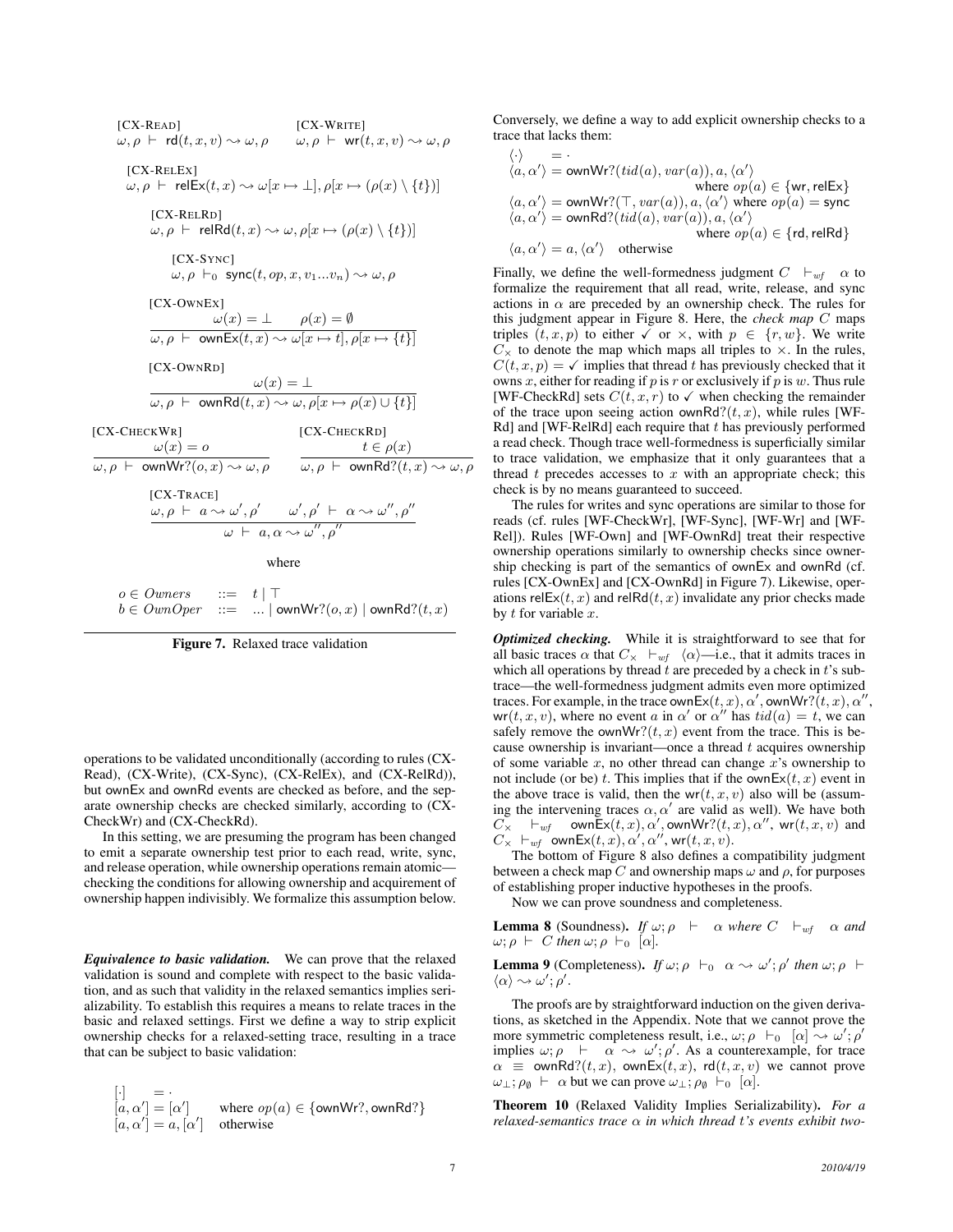[WF-RD] [WF-WR]  
\n
$$
C(t, x, r) = \checkmark
$$
\n
$$
C + w_f \alpha
$$
\n
$$
C + w_f \alpha
$$
\n
$$
C + w_f \alpha
$$
\n
$$
C + w_f \alpha
$$
\n
$$
C + w_f \alpha
$$
\n
$$
C + w_f \alpha
$$
\n
$$
C + w_f \alpha
$$
\n
$$
C + w_f \alpha
$$
\n
$$
C + w_f \alpha
$$
\n
$$
C + w_f \alpha
$$
\n
$$
C + w_f \alpha
$$
\n
$$
C + w_f \alpha
$$
\n
$$
C + w_f \alpha
$$
\n
$$
C + w_f \alpha
$$
\n
$$
C + w_f \alpha
$$
\n
$$
C + w_f \alpha
$$
\n
$$
C + w_f \alpha
$$
\n
$$
C + w_f \alpha
$$
\n
$$
C + w_f \alpha
$$
\n
$$
C + w_f \alpha
$$
\n
$$
C + w_f \alpha
$$
\n
$$
C + w_f \alpha
$$
\n
$$
C + w_f \alpha
$$
\n
$$
C + w_f \alpha
$$
\n
$$
C + w_f \alpha
$$
\n
$$
C + w_f \alpha
$$
\n
$$
C + w_f \alpha
$$
\n
$$
C + w_f \alpha
$$
\n
$$
C + w_f \alpha
$$
\n
$$
C + w_f \alpha
$$
\n
$$
C + w_f \alpha
$$
\n
$$
C + w_f \alpha
$$
\n
$$
C + w_f \alpha
$$
\n
$$
C + w_f \alpha
$$
\n
$$
C + w_f \alpha
$$
\n
$$
C + w_f \alpha
$$
\n
$$
C + w_f \alpha
$$
\n
$$
C + w_f \alpha
$$
\n
$$
C + w_f \alpha
$$
\n
$$
C + w_f \alpha
$$
\n
$$
C + w_f \alpha
$$
\n
$$
C + w_f \alpha
$$
\n
$$
C + w_f \alpha
$$
\n
$$
C + w_f \alpha
$$
\n
$$
C + w_f \alpha
$$
\n
$$
C + w_f \
$$

 $p \in RWop \quad ::= \quad r \mid w$  $C \in WFmap$  ::=  $\text{Owners} \times \text{Var} \times \text{RWop} \rightarrow \{ \times, \sqrt{\}$ 

Figure 8. Well-formed, optimized execution traces

*phase ownership,*  $\omega$ ;  $\rho \vdash \alpha$  *and*  $C_{\times} \vdash_{wf} \alpha$  *implies t*'s events *are serializable.*

# 4. Implementation

This section describes the implementation of our dynamic ownership analysis. There is a runtime library with definitions for the ownership assertions and wrappers for library functions, and a compiler that adds memory access checks to the code. The compiler uses a simple static analysis to elide access checks that can be proven not to fail. We used the Phoenix framework [18] to implement a compiler for C and C++ programs running on 32-bit x86 processors. We start by explaining the access checks and runtime library and then we describe the static analysis.

#### 4.1 Memory ownership states and data structures

Figure 9 shows the full transition diagram for memory ownership states in our implementation, expanding the simpler diagram shown in Figure 1. We record the ownership state of memory using two data structures: the *ownership table* and the *cluster table*.



Figure 9. Memory ownership states.

The ownership table maintains one byte of state for each eight byte slot in virtual memory. This byte encodes *not accessible*, *not owned, read-only, unchecked, a thread identifier when the slot is* owned exclusively by a thread, or a cluster identifier if the slot has been given to a cluster. Thread identifiers are allocated dynamically when threads start and are freed when they exit. Cluster identifiers are allocated and freed dynamically from the same space.

are anocated and freed dynamically from the same space.<br>The virtual memory for the ownership table is reserved by our lower-left corner and we install a page fault runtime library at program startup time and we install a page fault handler to allocate physical pages to the table on demand. Therefore, this table introduces a space overhead of approximately 12.5% while supporting up to 250 threads and clusters. The compiler aligns global and local variables on eight-byte boundaries to ensure that different variables can have different ownership states (as in [1]). The standard memory allocators also align heap allocations on eight byte boundaries. But if different fields in the same structure can have different ownership states, the programmer must use alignment pragmas to ensure they are in different slots.

The cluster table records the ownership state for clusters. It has a fixed size of 256 entries so that it can be indexed efficiently using a cluster identifier. Each entry has a 4-byte status word and a bitmap with 256 bits. The status word is null if the cluster is not owned; it records a thread identifier if the cluster is owned exclusively by a thread or records a count of the number of readers (ored with 0x80000000) if the cluster is owned for reading by a set of threads. The bitmap tracks each thread that owns the cluster for reading. The cluster table introduces a fixed space overhead of 9KB.

As shown in Figure 9, we support setting individual memory slots to the read-only state (which allows any thread to read) but we do not support the read-owned state unless a slot is given to a cluster. We made this decision to keep the space overhead low because supporting this state with up to 250 threads for individual memory slots would increase the space overhead from 12.5% to 400%. As mentioned in Section 2, the *unchecked state* is used to label synchronization variables or data with otherwise benign races: any thread can read or write unchecked memory.

The read-only and unchecked states are sticky: the state of a memory slot cannot change once it is set to read-only or unchecked, which implies the memory cannot be freed (which would require moving it to the not-accessible state). Otherwise, accesses through dangling references could allow threads to read or write data owned by other threads, which would violate our modular soundness property. Therefore we do not allow stack variables to be in these states and we delay frees of memory in one of these states until the program terminates.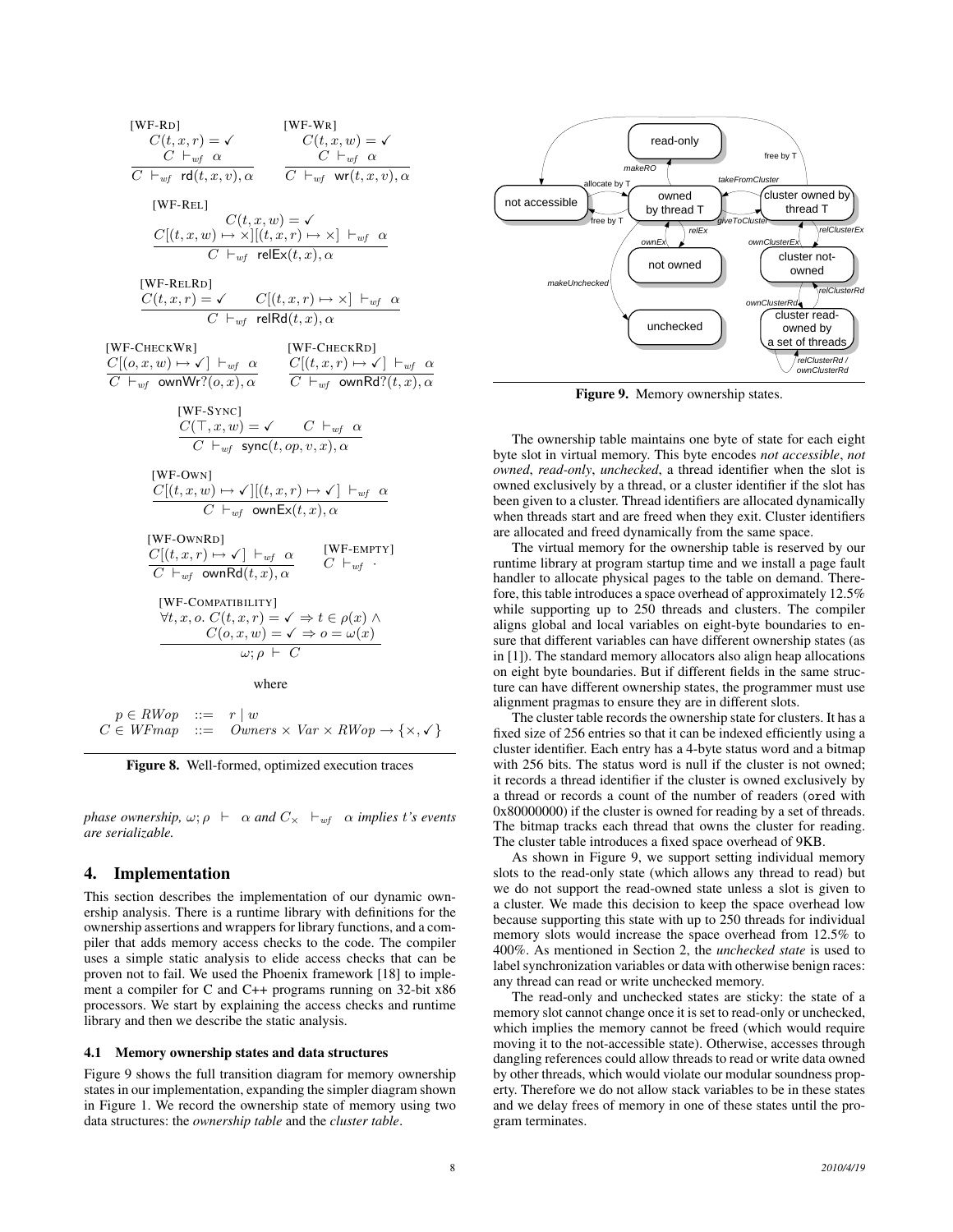These restrictions may seem overly burdensome but they are easy to overcome using custom allocators for objects with readonly or unchecked fields. For example, our implementation will delay freeing a queue from Figure 2 to the global heap because the queue has read-only fields that point to synchronization objects. But nothing prevents the programmer from writing a custom allocator that implements free by adding freed queues to a list and malloc by reusing a queue from the list (or allocating a new one if the list is empty). Reusing a queue does not violate the ownership policy because it requires re-initializing the fields that are not read-only (size,occupied,nextin,buf) but it does not require changes to the read-only fields that point to synchronization variables. Since we believe this is a common pattern, we provide a generic implementation in our runtime library. The programmer can create one of these allocators for an object type by specifying a function to allocate objects when the list is empty (like queuelnit in our example) and a function to reuse objects from the list.

#### 4.2 Compiler

The compiler inserts ownership checks before read and write accesses to memory. These checks consult the memory ownership and cluster tables to determine whether to allow the access. As we prove in Section 3.3, a check and the memory access it precedes do not need to happen indivisibly. This allows us to use efficient code sequences to implement the checks, which is important because they are executed frequently. Figure 10 shows an example code sequence that implements a read check. In this example, the address of the memory about to be read is in the eax register. The sequence starts by loading the state of the slot pointed to by eax from the memory ownership table into al. Then it checks if the running thread owns the slot exclusively by comparing the state with the thread's identifier. The thread identifier is stored in per-thread memory at thread creation time and is loaded into a stack variable at the start of each function. The second check determines if the slot is in the read-only state (encoded as 8). If either of these checks succeeds, the read is allowed. Otherwise, the sequence calls the slowPathR AL function to check if the slot was given to a cluster the thread owns or is in the unchecked state. This "slow path" check is also efficient: the function expects the ownership state in register al and it uses pre-computed information that is stored in per-thread memory to access the bitmap in the cluster table without using other registers. If the slow path fails, we execute the x86 instruction int 3, which signals a failure by triggering a breakpoint; otherwise, we allow the read. The other code sequences are similar. All are short, use a single register, and are inserted in an early compilation phase within Phoenix to expose them to further optimizations.

```
1 shr eax,3
2 movzx eax,byte ptr [eax+40000000h]
3 cmp al,byte ptr [esp+4Ch]
4 je L1
5 cmp al,8
6 je L1
7 call __slowPathR_AL
8 L1:
```
## Figure 10. Code sequence that implements ownRd?.

In addition to ownership checks, the compiler inserts code to update the memory ownership table on function entry to grant exclusive ownership of arguments and local variables to the running thread. The function epilogues are modified to revert this memory to the not-accessible state after checking that it is owned exclusively by the running thread. These checks prevent deallocation of memory that may be in use by other threads. We remove most of these checks with a simple static analysis (Section 4.4).

We implement *control-flow integrity* as in [5] to prevent memory errors from bypassing our checks. We assign a special ownership value to the start of functions whose address is taken, and use a check similar to the one in Figure 10 to ensure that indirect calls only target these functions. We prevent errors from subverting other indirect control flow transfers by ensuring that the memory locations with their targets are always in the not-accessible state; for example, return addresses are always in the not accessible state.

The compiler also inserts *guard objects* adjacent to global variables and those local variables whose address is taken (as in [1]). These guard objects are always in the not-accessible state. While guard objects are not strictly necessary, with them we can efficiently detect sequential buffer overflows and underflows, which are a common exploitable error.

#### 4.3 Runtime library

The runtime library implements the ownership assertions and wrappers for library functions. The ownership assertions are listed next to the edges in Figure 9 and they can only be called in the states shown in the figure. The implementation of these functions is straightforward: they first check that the memory or cluster they receive as an argument is in the appropriate state and then they modify the state in the memory or ownership table according to the figure. As we prove in Section 3.3, the check and modification do not need to be atomic except for ownEx, ownClusterEx, and ownClusterRd.

We implement ownEx by performing a sequence of atomic cmpxchg instructions on the affected ownership table entries. As an optimization, our implementation performs cmpxchg on four entries at a time when possible. If any of the cmpxchg instructions fails to update the table because the state is no longer unowned, the function triggers a breakpoint. ownClusterEx uses cmpxchg on the cluster status to set it to the thread identifier. ownClusterRd uses cmpxchg to increment the count of readers in the cluster status and an atomic bit manipulation instruction (btc) to update the cluster's bitmap (relClusterRd is implemented in a similar way because several threads can acquire and release the cluster for reading concurrently).

We define wrappers for common library functions and system calls. These wrappers perform ownership checks on the memory that is accessed by the functions they wrap. For example, the wrapper for memcpy checks that the source buffer is readable and that the destination buffer is writable. The compiler replaces direct and indirect calls to the original functions with calls to the wrappers.

The wrappers for malloc and free are the most interesting. The wrapper for malloc sets the ownership table entries for the allocated memory to the identifier of the calling thread. In addition, it sets the entry corresponding to the allocator metadata to a special *heap guard* state. This state is used to prevent freeing of pointers to non-heap memory or to the middle of heap allocations. Threads executing instrumented code cannot read or write memory in the *heap guard* state. Therefore, this also prevents sequential buffer overflows and underflows that cross heap allocation boundaries.

The wrapper for free checks that the slot before the memory being freed is in the *heap guard* state and that the memory being freed is owned exclusively by the calling thread. Frees of memory blocks that contain slots in the read-only or unchecked states are delayed until the end of the execution. Attempts to free memory in other states raise an error. This implementation ensures that incorrect heap management cannot violate the ownership policies.

To prevent delaying frees from causing unbounded memory leaks, we enforce the following restriction: after free is called on memory in the read-only or unchecked state, calls to makeRO or makeUnchecked signal an error.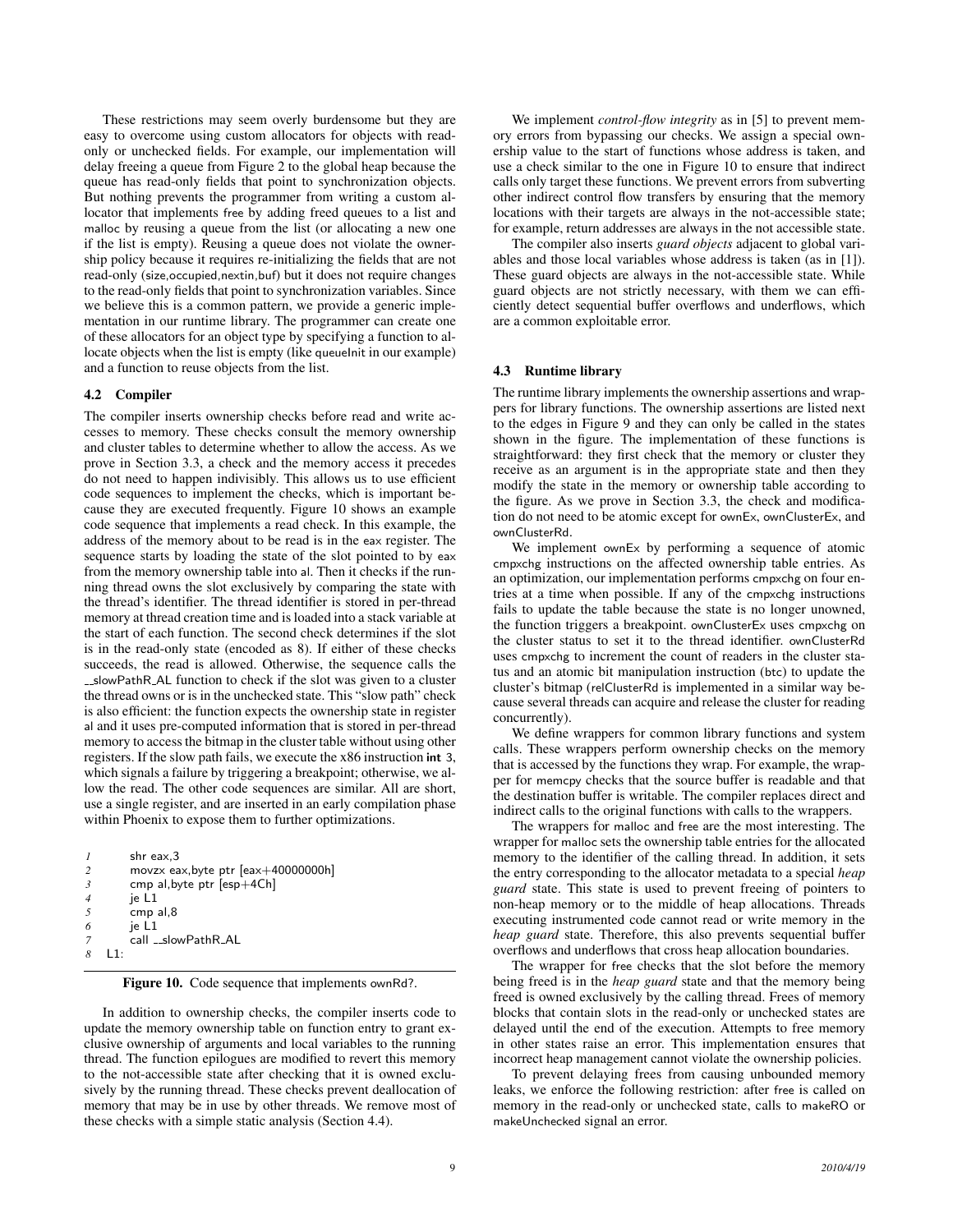# 4.4 Static Analysis

As discussed in Section 3.3, it is not necessary to insert ownership checks before every memory access because ownership is invariant: once memory becomes owned by a thread  $t$ , no other thread can revoke that ownership. Similarly, memory in the read-only or unchecked states can never be made otherwise. As such, if an access to location x is preceded by an acquirement or check of the needed ownership of x, and there is no intervening release, we can elide the check. We use static analysis to elide these checks.

The basic idea is to use an intraprocedural dataflow analysis to compute the set of memory locations that must be owned exclusively, or for reading only, by the current thread at a given program point. Reads or writes to locations that are covered by these *knownexclusive* sets, or reads covered by the *known-readable* sets, do not require any checks. Ignoring the effects of function calls for the moment, locations are added to the known-exclusive set (gen) for each ownEx, ownClusterEx, and write, and they are removed (kill) for each free, relEx, relClusterEx, and giveToCluster. Gen and kill functions for the known-readable set are similar, and in both cases sets are intersected at joins in the control-flow graph. We also allow the programmer to write assertOwnedEx and assertOwnedRd to force checks on particular memory locations, which add locations to the known-exclusive and known-readable sets, respectively. These assertions can help reduce the total number of checks by effectively hoisting checks above complicated control flow that might otherwise foil the check-elimination analysis.

There are two further complications in the analysis. First, building the sets above requires memory locations to be unambiguously identified when adding them to the set, which is complicated by aliasing and pointer arithmetic. Second, we must account for the possible effects on the ownership state of intervening function calls. We handle these issues fairly simply, to avoid an expensive wholeprogram analysis.

For the first case we also run a variant of the analysis that keeps track not of sets of memory locations, but of sets of symbolic (pointer,length) pairs. The intuition is that if we insert a check for a write to ∗p, we may be able to elide the check for a second write through the same pointer. We must however be careful that what p points to did not change in between the two calls. To ensure this, the kill function will remove a pair if the location of either symbol leaves the known-exclusive set or when a write may overlap with the location holding the symbol itself. We can elide checks from reads or writes through a pointer+offset as long as the pointer is in the set and 0≤offset<length. Both offset and length may be symbolic expressions: we use a simple symbolic evaluation to determine, for example, that symbolic offset  $n$  is less than symbolic length  $n + 1$ , if we know that  $n + 1$  is not an overflow. There is a similar analysis for eliding read checks.

To avoid the pessimistic assumption that a function could release ownership of any memory location, we perform a simple bottom-up interprocedural analysis to summarize the "releasebehavior" of each function, tracking the set of locations that may be released from exclusive (or freed) and the set of locations that may be released from read. Thus, when the intraprocedural analysis encounters a call to a function, it uses the summary to adjust the known-readable and known-exclusive sets appropriately. We do not summarize the "acquire-behavior" of functions, though we could do so to improve precision.

# 5. Evaluation

We used seven C and C++ programs to evaluate our dynamic ownership checking tool. We started by annotating the programs with ownership policies and assessing the required changes. Then we ran experiments to measure the time and space overheads intro-

|           | lines  | changes |          | annotations |          |
|-----------|--------|---------|----------|-------------|----------|
| aget      | 1098   | 6       | $0.55\%$ | 11          | 1.00%    |
| ctrace    | 1408   | 8       | $0.57\%$ | 33          | 2.34%    |
| genome    | 9645   | 56      | 0.58%    | 63          | 0.65%    |
| nullhttpd | 3030   | 3       | $0.00\%$ | 10          | $0.33\%$ |
| pbzip2    | 15188  | 21      | 0.14%    | 81          | 0.53%    |
| pfscan    | 1073   | 22      | 2.05%    | 40          | 3.73%    |
| stunnel   | 235366 | 94      | 0.04%    | 14          | 0.01%    |
| total     | 266808 | 210     | 0.08%    | 252         | 0.09%    |

Table 1. Change and annotation counts.

duced by our tool. This section presents our results and discusses several concurrency and memory errors that we found.

# 5.1 Programs, annotations, and bugs

We annotated seven multi-threaded programs: pfscan, aget, pbzip2, stunnel, genome, ctrace, and nullhttpd. We chose the first four programs to facilitate a comparison with SharC [2]. These four programs synchronize threads using mutexes, condition variables, and thread joins. We also chose programs that use different synchronization primitives to demonstrate the generality of our ownership assertions: genome, taken from the STAMP benchmark suite [4], uses barriers and ctrace uses semaphores. The nullhttpd Web server is known to be buggy. We chose nullhttpd to evaluate our tool's ability to find bugs.

We annotated the programs using the following methodology. First, we ran the programs with no annotations using our tool. Since the default ownership policy prevents sharing, the tool signaled an error whenever a variable was shared in one of these executions. Then we inspected the source code to understand how these variables should be shared and we inserted annotations to enforce the appropriate ownership policy. We repeated this process with different test inputs until the tool stopped signaling errors. In several cases, we inserted annotations right next to matching comments in the code but our analysis showed that some of these comments were wrong. Concurrent programs are subtle and specifying and enforcing the right ownership policy without the support of a tool like ours can be tricky. We found that our incremental methodology works well: it allows programmers to debug the program and ownership policies together.

Table 1 tabulates the total lines of code we changed or annotated for each program. Since we maintain ownership state for eight-byte memory slots, a common change was the addition of alignment pragmas to structure definitions to ensure that different fields are in different slots. These pragmas are only needed if different fields in the same structure can have different ownership states.

The annotation count is small compared with the size of the annotated programs. In the worst case, we changed 6% of the lines in a benchmark but we changed less than 0.2% of the lines in total. SharC [2] has lower annotation counts in the first four benchmarks but it provides weaker guarantees; in particular, it will fail to catch problems due to memory safety violations. We obtained versions of aget, pbzip2, and pfscan with both SharC and Deputy [7] annotations from the authors of SharC. We found that adding Deputy [7] annotations to achieve spatial memory safety increases their annotation counts to be greater than ours on average.

We found eight bugs in the benchmark programs using our tool: three serious races and five buffer underflows. Next, we describe the benchmarks, the annotations, and the bugs in more detail.

The pfscan program searches for strings in files. The main thread finds the paths of all files that need to be searched and inserts them in a queue. Worker threads loop taking a path from the queue and searching the corresponding file. This queue is very similar to the one in Figures 2 and 3, and requires similar annotations.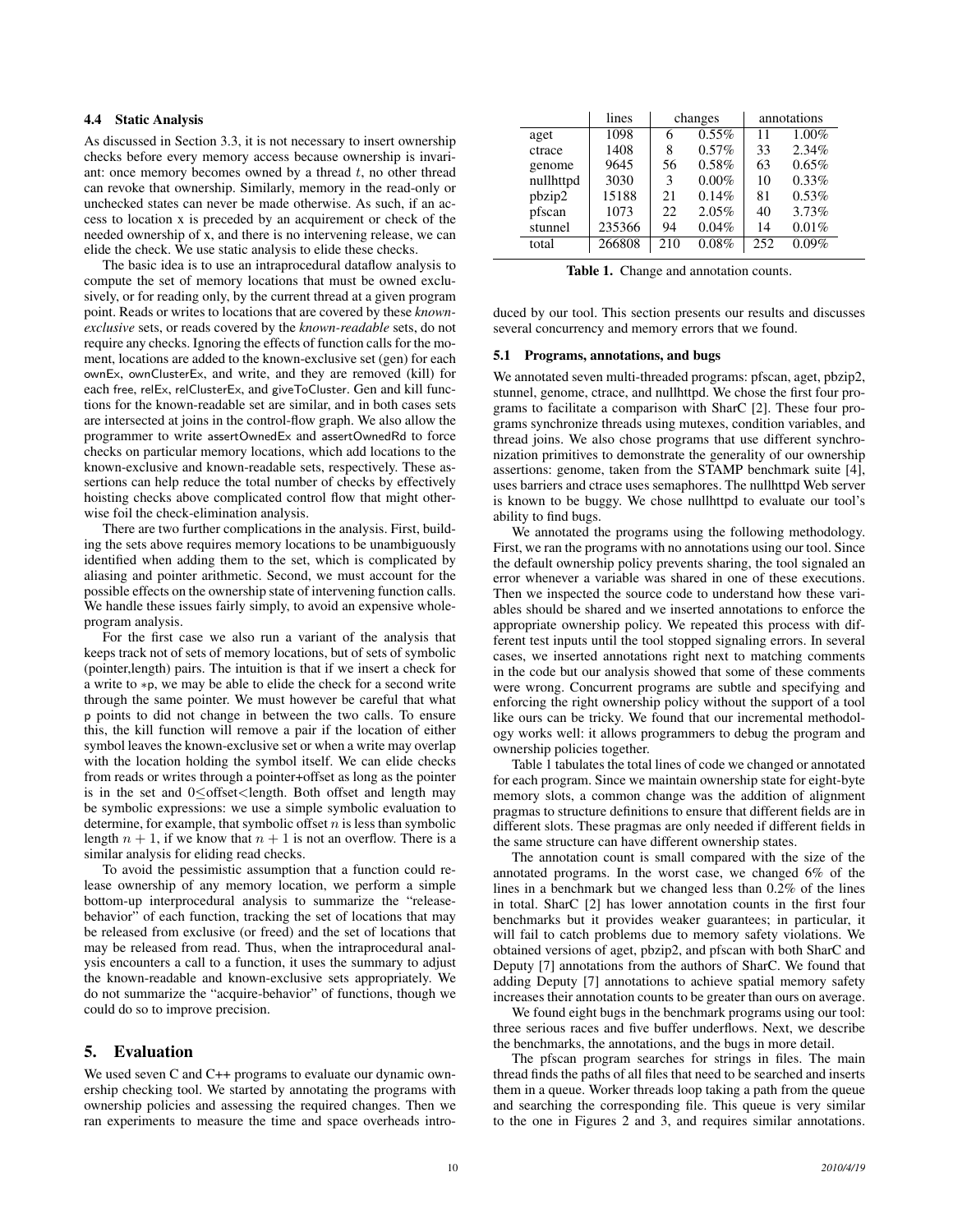In addition, the main thread uses a shared variable protected by a mutex to synchronize with the workers on completion. We inserted ownEx annotations for this variable after the mutex is acquired and relEx before it is released. The rest of the annotations are for variables that are initialized by the main thread and are read-only for the rest of the execution. We inserted makeRO annotations for these variables right after their initialization.

Aget parallelizes file downloads. The main thread obtains the size of the file and initializes an array with structures describing disjoint byte ranges. Then it forks a worker thread to download each range and waits to join them. We inserted a relEx annotation for the structure describing the range before each fork and a corresponding ownEx annotation after each join. We also added a ownEx annotation for the structure at the start of the worker routine and a corresponding relEx annotation at the end. These annotations acquire and release ownership of all the fields in the structure except for the field with the thread identifier. This field is owned exclusively by the main thread throughout the execution to allow its use as an argument to the join. Our tool found a benign race on a variable used to print a progress bar. We added an annotation makeUnchecked to make this variable unchecked. Our tool found a buffer underflow in aget that can cause the program to read a byte before the start of a string.

Pbzip2 is a parallel implementation of the bzip2 compression algorithm. A producer thread reads blocks from a file and places a structure describing each block in a queue. Several consumer threads take blocks from the queue and compress (or decompress) them. The consumers put compressed (or decompressed) blocks in an array that is protected by a mutex. A writer thread scans this array and writes the blocks to disk. The annotations that we inserted for the queue and the shared array are similar to those in pfscan. Additionally, we inserted annotations to mark variables read-only and to mark a variable with a benign race unchecked.

The stunnel program provides a tunneling service for TCP over SSL. The main thread accepts connections in a loop and forks a client thread to manage each connection. Most of the data is shared read-only between threads or is thread private. We inserted makeRO annotations to mark this data read-only after initialization and our default annotations were sufficient for thread private data. Stunnel uses the OpenSSL library to perform encryption. We also instrumented this library.

The genome benchmark program takes a large number of DNA segments and matches them to reconstruct the original source genome [4]. We modified the original benchmark, written to use software transactional memory, to use locks instead. The algorithm runs in several phases with barriers between them. The first phase uses a hash set to create a set of unique segments from the initial segment pool. We associate a cluster with the hash set. We insert a single ownClusterEx before updating the hash set and a matching relClusterEx after. After the barrier at the end of the first phase, we insert an ownClusterRd for the cluster because the hash set is read-only for the rest of the execution. This is another example of dynamic change in ownership policy. In the second phase of the algorithm, threads match unique segments using shared arrays and hash tables. The third phase computes the final sequence. The annotations that we inserted in the code for these phases resemble ones already described.

The ctrace library provides tracing functionality for multithreaded programs. The key data structure is a hash table with per-thread information. The hash table is protected with a readwrite lock implemented using semaphores. We associated a cluster with the hash table and we inserted annotations in the read-write lock implementation to take and release exclusive or read ownership of the cluster as appropriate. We used the makeUnchecked annotation to deal with several benign races.

The nullhttpd Web server has a concurrency pattern similar to the one in stunnel: the main thread accepts connections in a loop and forks a client thread to handle each connection. There is an array of per-connection data structures. Client threads receive a pointer to one of these entries initialized by the main thread and they mark this entry as not in use when they exit. The main thread scans this array looking for free entries. Client threads exit when their connection is closed or is idle for more than a timeout. The annotations we inserted in this program are similar to those used in aget except that we marked one of the fields in each connection data structure unchecked because it has a benign race.

Our tool found three serious concurrency bugs in nullhttpd. The first is a race on a handle field in the per-connection data structure. The main thread initializes a thread handle field in this structure after it creates a thread. A client thread may close an invalid handle if it accesses this field before it is initialized by the main thread. The second bug is a race on the per-connection data structure that can lead to a double free. Before exiting, a client thread frees data pointed to by its connection data structure and uses memset both to zero the pointers to the freed data and to signal main that the data structure is no longer in use. This can cause the main thread to free the data again if it reuses the data structure before the pointers are zeroed by the client thread. The last bug is a race on a static variable used to implement a readdir-like function in the Windows version of nullhttpd. The tool also found four buffer underflows in nullhttpd that can cause the program to write data to bytes before the beginning of a buffer.

We found the bugs described in this section by running the benchmarks in the next section and simple tests to increase code coverage. It was not necessary to explore different thread schedules to uncover these bugs. Dynamic ownership analysis can significantly increase the set of schedules that uncover a bug. For example, our analysis uncovers the last bug we described in any execution where a thread other than main accesses the static variable. Without our analysis, the bug has no adverse effects unless two threads use the readdir-like function concurrently. We would likely find more bugs by combining dynamic ownership analysis with tools like Chess [17] that explore different thread schedules systematically.

#### 5.2 Performance measurements

We also measured the overhead introduced by our tool. We compiled the benchmarks with and without dynamic ownership analysis. We used the Phoenix [18] compiler with the -O2 (maximize speed) option in both cases. Phoenix is a production-quality compiler—for example, it achieves SPEC Int 2000 performance within 10% of the C/C++ compiler shipped with Microsoft Visual Studio. Then we ran experiments comparing the elapsed time, throughput, and memory usage of the two versions. Memory usage is the peak working set size as reported by the Windows PSAPI interface. We averaged the elapsed time, throughput, and memory usage across at least 10 runs of each experiment. The standard deviation was below 3% of the computed average in all experiments. We report the percent increase in average elapsed time and memory usage and the percent decrease in average throughput.

All the experiments ran on HP xw4600 workstations with an Intel Core2 Duo CPU at 2.66 GHz and 4GB of RAM, running the Windows Vista Enterprise SP1 operating system. The workstations were connected with a Buffalo LSW100 100 Mbps switching hub for the experiments involving the network.

The experiments used to evaluate the first four programs attempt to reproduce the experiments described in [2]. To evaluate pfscan, we searched for the string "HELLO" in three copies of the PDF files from the proceedings of DSN 2005, 2007 and 2008. We eliminated I/O overhead by ensuring that the files fit in the operating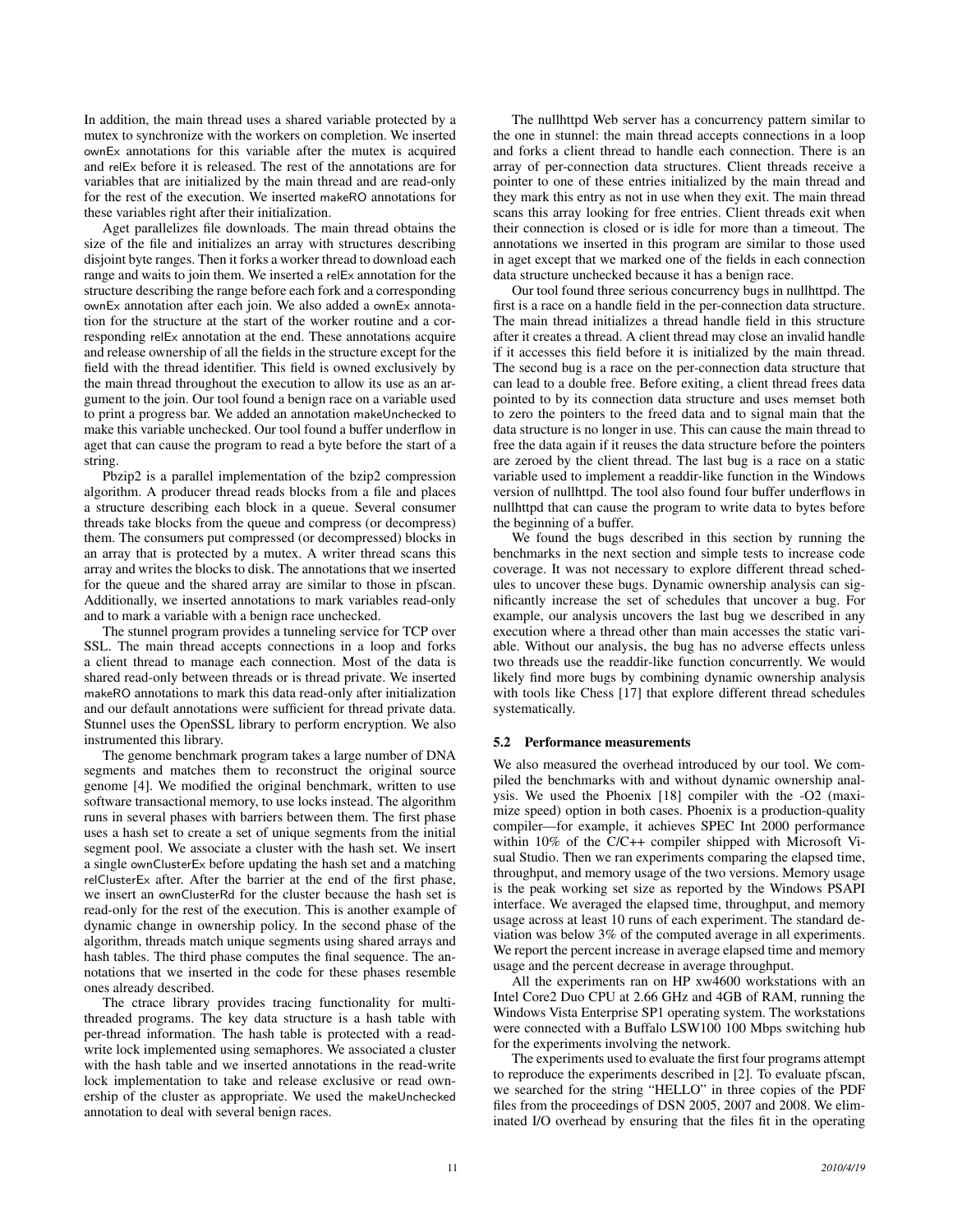|           | time                | space |
|-----------|---------------------|-------|
| aget      | $0.0\%$             | 0.0%  |
| ctrace    | 27.0%               | 6.5%  |
| genome    | 44.2%               | 12.5% |
| nullhttpd | $0.0\%$             | 10.4% |
| pbzip2    | 49.0%               | 18.6% |
| pfscan    | 37.2%               | 14.0% |
| stunnel   | 20.8%               | 8.7%  |
| average   | $25.\overline{8\%}$ | 10.4% |

Table 2. Overhead in time and space.

system buffer cache and by warming up the cache before the experiment. We used aget to fetch a compressed file with 182MB from an idle Microsoft IIS server connected to the hub. The experiment to evaluate pbzip2 compressed a 4MB file. We evaluated stunnel by encrypting three connections to a simple echo server and measuring the time to send and receive 10,000 messages. We ran the genome benchmark with g=16E3, n=16E6, s=32 and t=2 and we ran the simple benchmark in the ctrace distribution with two threads that write 500000 messages to a trace file. We measured the throughput of nullhttpd with the default configuration (which limits the maximum number of simultaneous connections to 50) using the apache benchmark. We increased the number of simultaneous clients until the throughput stopped increasing. The results reported were obtained with 30 simultaneous clients fetching a small Web page 10,000 times.

The middle column of Table 2 shows the percentage increase in elapsed time due to our dynamic ownership analysis (for nullhttpd it shows the percentage decrease in thoughput). The average overhead across all benchmarks is 26%. For memory intensive benchmarks like pbzip2, the overhead can be as high as 49%, which is probably too high for our tool to be used during production but low enough for use during testing.

The overhead is negligible for nullhttpd and aget. To investigate why, we measured the increase in CPU time due to our instrumentation in aget and nullhttpd. We used the GetSystemTimes function in Windows to measure the CPU time. We found that our instrumentation does not measurably increase the CPU time for aget because most of the CPU time is consumed executing operating system code that we wrap but do not instrument. Our instrumentation increases the CPU time for nullhttpd by 24%. We believe that these overheads are sufficiently low for our tool to be used during production to improve security and diagnosability of concurrency errors.

The rightmost column of Table 2 shows the memory overhead incurred by the various benchmarks. Since we have one byte in the ownership table for each eight byte memory slot, we would expect the space overhead introduced by our technique to be around 12.5%. The average space overhead across all the benchmarks is 10%. Values below the expected 12.5% are due to memory that is touched in libraries that we do not instrument and values above are due to updating ownership table entries for memory that is allocated but never touched in the benchmark (the operating system faults pages on demand for large allocations).

The time overhead of Shoal [3], the new version of SharC that improves expressiveness, seems to be similar to ours but Anderson et al. reported lower time overhead for pfscan, pbzip2, and stunnel using SharC [2]. Both Shoal and SharC provide weaker guarantees than our dynamic ownership analysis. In particular, they do not enforce sharing annotations in the presence of memory errors. Most of our overhead in these benchmarks is due to the checks to prevent ownership policy violations due to memory errors. Our static analysis can frequently prove that the target object for an access is owned without being able to prove that the access is within bounds. We believe that a more sophisticated static analysis would be able to close the performance gap. The space overhead of our technique is lower than SharC's on average despite the fact that we support up to 250 threads whereas SharC only supports up to seven to keep the space overhead low.

## 6. Related Work

Many static and dynamic analyses have been developed to detect concurrency-related problems. Static analyses, e.g., for ensuring race-freedom [19] or atomicity [12], have the advantage that they cover potentially all program executions, but the disadvantage that they often have many false alarms or fail to scale. Dynamic analyses such as ours have the opposite properties. The coverage problem can be mitigated by employing active testing tools, such as Cal-Fuzzer [15], or employing hybrid static/dynamic analysis [6]. For brevity, we focus predominantly on dynamic analyses, organized according to the concurrency problem detected.

*Data races* are a well-known class of error in which two threads access the same memory location without using appropriate synchronization, and at least one access is a write. Many dynamic analyses for detecting races have been developed, from imprecise *lockset-based* detectors such as Eraser [21], which work by ensuring that a shared location is always accessed with a particular lock held, to precise detectors such as Goldilocks [8] and FastTrack [10], that track some form of *happens-before* relation. We could implement a dynamic data race detector with our system by wrapping every read and write with ownership assertions for reading and exclusive access, respectively. Though useful, the lack of data races is not sufficient to ensure correctness. Protecting each individual access by a lock, for example, trivially makes any program data racefree, but concurrency errors would remain. Moreover, data races are not always problematic; programs often exhibit so-called *benign races*. On the other hand, data race detection tools are easy to use, requiring no direct input from the programmer.

*Atomicity violations* are a better indicator of concurrency errors. Using a tool such as Velodrome [11], Wang et al. [22], or the Atomizer [9], a programmer may specify whether a method or code block should execute atomically, and the tool verifies that it does so. Velodrome is both sound and complete: atomicity violations occurring within a given execution are precisely flagged; Wang et al. is similarly very accurate. Atomizer is nearly sound (it admits some data races), and is incomplete in that some atomic executions are erroneously flagged; simplistically, this can be explained by the fact that some serializable executions may have data races. When used to enforce serializability, our system is sound (see Theorem 10), but is similarly incomplete. Atomizer is also limited in that it is lockset-based, whereas our approach is indifferent to the synchronization strategy used in the program. On the other hand, atomicity specifications are higher-level than our ownership assertions, and therefore may be easier to use.

*Sharing violations.* Our tool is one of several that consider enforcement of data-centric *sharing policies*, which in some cases may imply properties like atomicity.

Using SharC [2] and its successor Shoal [3], programmers annotate standard types with one of five *sharing qualifiers*. For example, the qualifier private designates thread-local data, readonly indicates shared but read-only data, and locked(m) indicates shared data accessible only when lock m is held. Programmers can switch the sharing strategy using a *sharing cast* to assign data a different qualifier. This cast succeeds if the source pointer is *unique*, a restriction enforced by reference counting.

Compared to SharC, our specifications are conceptually simpler: to read or write a location, a thread asserts ownership of that location for reading or writing, respectively—the synchronization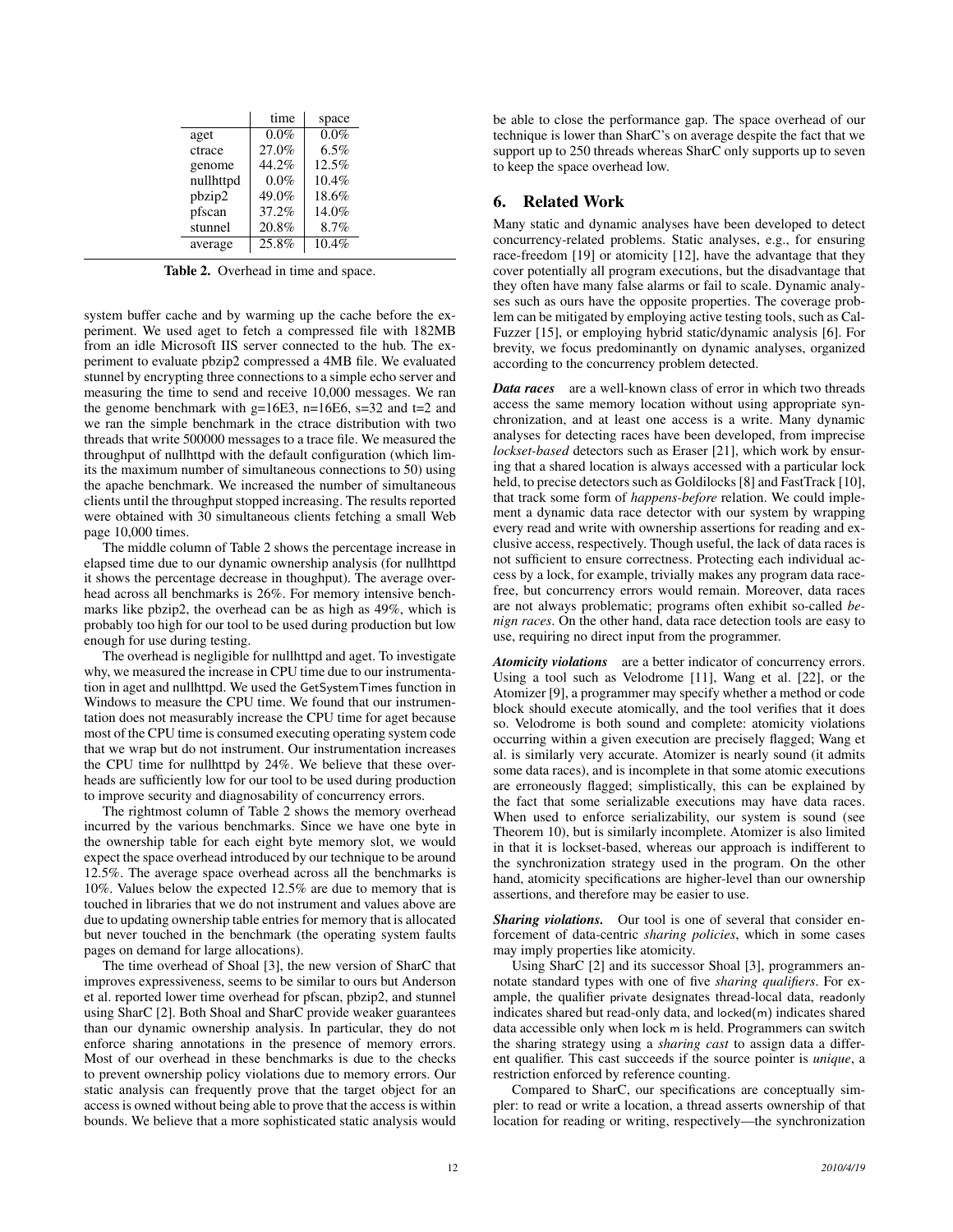strategy is immaterial. Our simpler specifications also come with fewer restrictions: SharC and Shoal require some contortions to satisfy the unique pointer constraint and thus change the sharing strategy. In contrast, our ownership policies may be changed freely, as may be the means employed by the program to enforce them. On the other hand, SharC's higher-level specifications are more terse, leading to fewer annotations. SharC uses whole-program analysis to provide some compile-time guarantees, e.g., that data declared private is never accessed by multiple threads. As such, it relies on static analysis for soundness: if the analysis is too conservative and rejects a correct program, it would have to be modified before it can be run at all. In contrast, conservative analysis in our system can only lead to missed optimization opportunities. SharC does not include the memory-safety checks needed for soundness. In our experience, these checks add overhead and remove optimization opportunities; one of the SharC authors suggested to us that combining SharC with Deputy to provide similar assurances could bring overheads closer to 2x. This combination would also increase the number of annotations to be greater than ours in the benchmarks we used in common.

Isolator [20] dynamically enforces a programmer-specified *locking discipline*, which states that a particular lock must be held to access particular shared data. Threads that adhere to this discipline are protected from interference by ill-behaved threads; this is similar to how data owned by a thread in our approach is protected from interference by other threads. Our approach is more general in not being tied to lock-based synchronization, though it is possible that our specifications are more verbose as a result.

Finally, Hammer et al. [14] use a dynamic tool to enforce *atomicity-set serializability*, a more inclusive property than traditional serializability. The idea is that certain data belong to an *atomic set* and should be updated atomically by designated *units of work* (UoW). As one UoW may invoke other UoWs during processing, it may be spuriously considered non-serializable, even though the nested UoWs are effectively independent. We conjecture we could enforce atomic-set serializability by asserting ownership of the appropriate atomic sets at the outset of a UoW, releasing ownership at its conclusion. Hammer at al. have found that atomic sets and units of work can be inferred effectively from the structure of class declarations, and we suspect that ownership annotations could be similarly inferred from class structure; writing ownership assertions by hand would be more verbose.

All these tools either provide weaker guarantees than ours, have higher overhead, or both. FastTrack's slowdown ranged from 0.9x to 14.8x for the benchmarks they considered; Goldilocks' was up to 11.4x given integrated VM support. Velodrome's slowdown is between 1.1x and 70x, and Atomizer's up to 48x, with Wang et al. reporting similar overhead. SharC's overhead is no higher than 14%, whereas Shoal's was up to 42%; SharC exhibited lower overhead than our system in three out of the four benchmarks in common. On the other hand, SharC is unsound in the presence of memory errors, and deals awkwardly with changes in ownership due to its unique pointer restriction (though this can be worked around at some additional performance cost). Isolator has a low overhead (their worst case is a microbenchmark with only 20% slowdown) but it is also unsound in the presence of memory errors and sharing policies cannot change. Hammer et al.'s tool has a slowdown factor between 1.3x and 45x depending on the benchmark.

# 7. Conclusions

Concurrency and memory errors are hard to debug and they can be exploited by attackers. We presented a dynamic analysis tool for C/C++ programs that can find these errors and prevent attackers from exploiting them. Programmers declare an ownership policy by annotating their code with simple assertions and our tool inserts access checks that detect policy violations at runtime. We proved a modular serializability property that allows local reasoning about program correctness: if a thread executes a sequence of statements on variables it owns, the statements are serializable within a valid execution. We implemented our analysis carefully to ensure this property regardless of what other threads do. We also proved that a check and the access it precedes do not need to be atomic and that many checks can be removed. This allowed us to implement efficient access checks and to use static analysis to remove checks. We evaluated our tool using seven benchmarks. The results show that annotating the benchmarks with ownership assertions required adding or changing only 0.2% of the total number of lines and that the overhead is low. We believe our analysis can be used in practice to find bugs and prevent attacks; it found eight bugs in our benchmark programs.

# Acknowledgments

We thank Peter Sewell, Matthew Parkinson, and Tim Harris, who contributed to the development of this work, and Eric Koskinen, Avik Chaudhuri, Nikhil Swamy, Iulian Neamtiu, Polyvios Pratikakis, and Elnatan Reisner who provided useful comments on earlier drafts. Hicks was supported by Microsoft Research as a Visiting Researcher, and in part by NSF grants CCF-0541036 and CNS-0346989.

# **References**

- [1] P. Akritidis, C. Cadar, C. Raiciu, M. Costa, and M. Castro. Preventing memory error exploits with WIT. In *IEEE Symposium on Security and Privacy*, May 2008.
- [2] Z. Anderson, D. Gay, R. Ennals, and E. Brewer. SharC: Checking data sharing strategies for multithreaded C. In *PLDI*, 2008.
- [3] Z. Anderson, D. Gay, and M. Naik. Lightweight annotations for controlling sharing in concurrent data structures. In *PLDI*, 2009.
- [4] C. Cao Minh, J. Chung, C. Kozyrakis, and K. Olukotun. Stamp: Stanford transactional applications for multi-processing. In *IISWC*, 2008.
- [5] M. Castro, M. Costa, J. Martin, M. Peinado, P. Akritidis, A. Donnelly, P. Barham, and R. Black. Fast byte-granularity software fault isolation. In *SOSP*, 2009.
- [6] Q. Chen, L. Wang, Z. Yang, and S. D. Stoller. HAVE: Detecting atomicity violations via integrated dynamic and static analysis. In *FASE*, 2009.
- [7] J. Condit, M. Harren, Z. Anderson, D. Gay, and G. Necula. Dependent types for low-level programming. In *ESOP*, 2007.
- [8] T. Elmas, S. Qadeer, and S. Tasiran. Goldilocks: a race and transaction-aware Java runtime. In *PLDI*, 2007.
- [9] C. Flanagan and S. N. Freund. Atomizer: A dynamic atomicity checker for multithreaded programs. *Sci. Comput. Program.*, 71(2):89–109, 2008.
- [10] C. Flanagan and S. N. Freund. FastTrack: efficient and precise dynamic race detection. In *PLDI*, 2009.
- [11] C. Flanagan, S. N. Freund, and J. Yi. Velodrome: A sound and complete dynamic atomicity checker for multithreaded programs. In *PLDI*, 2008.
- [12] C. Flanagan and S. Qadeer. A type and effect system for atomicity. In *PLDI*, 2003.
- [13] K. Glerum, K. Kinshumann, S. Greenberg, G. Aul, V. Orgovan, G. Nichols, D. Grant, G. Loihle, and G. Hunt. Debugging in the (very) large: Ten years of implementation and experience. In *SOSP'09*, 2009.
- [14] C. Hammer, J. Dolby, M. Vaziri, and F. Tip. Dynamic detection of atomic-set-serializability violations. In *ICSE*, 2008.
- [15] P. Joshi, M. Naik, C.-S. Park, and K. Sen. CalFuzzer: An extensible active testing framework for concurrent programs. In *CAV*, 2009.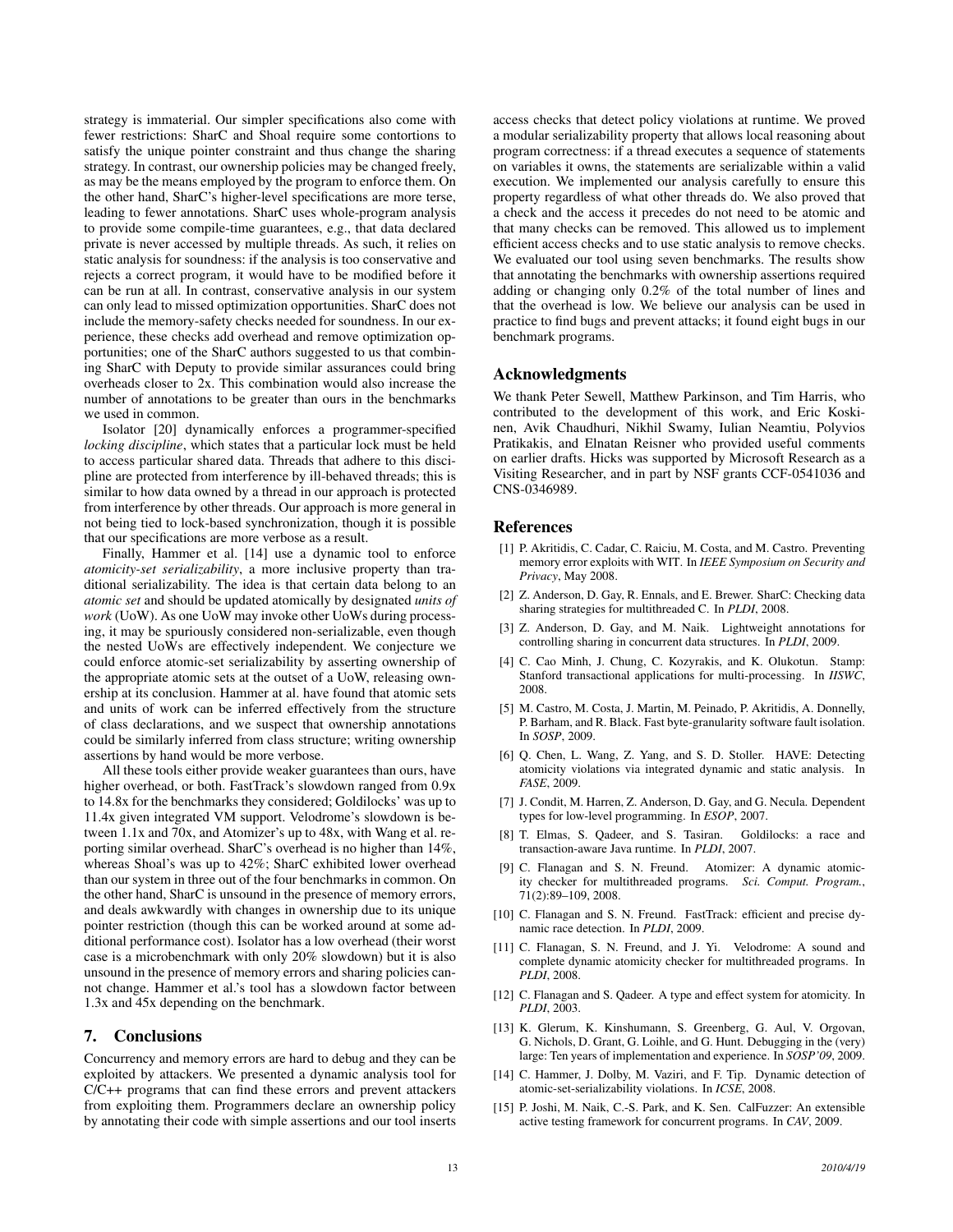- [16] R. J. Lipton. Reduction: a method of proving properties of parallel programs. *Commun. ACM*, 18(12):717–721, 1975.
- [17] M. Musuvathi, S. Qadeer, T. Ball, G. Basler, P. A. Nainar, and I. Neamtiu. Finding and reproducing heisenbugs in concurrent programs. In *OSDI*, 2008.
- [18] Phoenix. http://connect.microsoft.com/phoenix.
- [19] P. Pratikakis, J. S. Foster, and M. Hicks. Context-sensitive correlation analysis for detecting races. In *PLDI*, 2006.
- [20] S. Rajamani, G. Ramalingam, V. P. Ranganath, and K. Vaswani. Isolator: dynamically ensuring isolation in comcurrent programs. In *AS-PLOS*, 2009.
- [21] S. Savage, M. Burrows, G. Nelson, P. Sobalvarro, and T. Anderson. Eraser: a dynamic data race detector for multithreaded programs. *ACM Trans. Comput. Syst.*, 15(4):391–411, 1997.
- [22] L. Wang and S. D. Stoller. Accurate and efficient runtime detection of atomicity errors in concurrent programs. In *PPoPP*, 2006.

# A. Proof Sketches

#### A.1 Basic Trace Validation

Definition 11 (Ownership map well-formedness). *Ownership maps are* well-formed, written  $\vdash \omega$ ,  $\rho$ , iff for all  $x, t: \omega(x) = t$ *implies*  $\rho(x) \subseteq \{t\}$ *; and*  $t \in \rho(x)$  *implies either*  $\omega(x) = \bot$  *or*  $\omega(x) = t.$ 

Lemma 12 (Ownership map well-formedness preservation). *For* all  $\alpha, \omega, \rho, \omega', \rho', t, x$  such that  $\omega, \rho \vdash_0 \alpha \rightarrow \omega', \rho'$  we have  $\vdash \omega, \rho$  *implies*  $\vdash \omega', \rho'.$ 

*Proof.* By induction on validation derivations.  $\Box$ 

Lemma 4 (Movers, page 6):

*Proof.* It is sufficient to consider traces  $a, b, \cdot$  since lengthier traces can easily be constructed by adding to the beginning or end of the two-element trace. Moreover, it is easy to see that for a valid execution trace, if  $var(a) \neq var(b)$ , events a and b operate on disjoint parts of the heap and ownership maps, so they can always be safely commuted. Thus we must only consider the cases where  $var(a) = var(b).$ 

First we consider  $op(a) \in \{ownBx, ownRd, rd, wr\}$ , the *right movers*. For  $op(a) = \text{ownEx}$ , we can show that no valid trace can have  $var(a) = var(b)$ , so the result follows immediately. For  $op(a) =$  ownRd, the only operations by a thread t' with  $var(a) =$  $var(b)$  are ownRd, relRd, rd. As ownRd places no constraints on the heap, nor does it modify it, given  $\sigma \longrightarrow^{\text{ownRd}(t,x)} \sigma \longrightarrow^b \sigma'$ we easily have  $\sigma \longrightarrow^b \sigma' \longrightarrow^{\text{ownRd}(t,x)} \sigma'$ . Validity follows essentially because reader-oriented operations are independent—a read or acquirement/release of read ownership by one thread in no way affects the ownership/non-ownership for reading by another thread. The arguments for  $op(a) =$  wr and  $op(a) =$  rd are similar to the arguments for  $op(a) = \text{ownEx}$  and  $op(a) = \text{ownRd}$ , respectively.

Now we consider  $op(b) \in \{relEx, relRd, rd, wr\}$ , the *left movers*. For  $op(b) = relEx$ , we can show that no valid trace can have  $var(a) = var(b)$ . This relies on showing that  $\omega_1$ ;  $\rho_1$   $\vdash_0$ relEx(t, x)  $\rightsquigarrow \omega_2, \rho_2$  implies that  $\omega_1(x) = t$ , which implies that for any a with  $tid(a) \neq t$ , we must have  $\omega_0(x) = t$  in  $\omega_0, \rho_0$   $\vdash_0$  a  $\leadsto \omega_1, \rho_1$ . By Lemma 12,  $\omega_0(x) = t$  implies  $\rho_0(x) \subseteq \{t\}$ . For  $op(b) =$  relRd, we first establish that  $op(a) \in \{\text{ownRd}, \text{relRd}, \text{rd}\};$  this again relies on Lemma 12, this time to get  $t \in \rho_0(x)$  implies  $\omega_0(x) = \bot$  or t. Again, validity follows essentially because these reader-oriented operations operate essentially independently on the various maps, and the heap is not modified. The argument for  $op(b) =$ rd is similar to  $op(b) =$ relRd and the argument for  $op(b) = wr$  is similar to  $op(b) = relEx$ .  $\Box$ 

#### A.2 Relaxed Trace Validation

Lemma 8 (Soundness, page 7):

*Proof.* By induction on  $\omega$ ;  $\rho \quad \vdash \quad \alpha$ . The last rule applied will always be [CX-Trace] for a non-empty  $\alpha$ , which implies  $\alpha \equiv a, \alpha'$ , for some a. We wish to apply induction on subderivation  $\alpha'$ . We are already given  $\omega'$ ;  $\rho'$  +  $\alpha'$  by assumption. Also by assumption on C  $\overline{\vdash}_{wf}$  a,  $\alpha'$  we must have  $C' \vdash_{wf} \alpha'$  for some C' (required by the premise of every rule of  $C \vdash_{wf} \alpha$ ). To apply induction, we must prove that  $\omega'$ ;  $\rho' + C'$ . We must also prove  $\omega; \rho \vdash [a] \leadsto \omega', \rho'$  to have our result.

The proof proceeds by cases, considering the rule applied to prove the first premise in [CX-Trace]. Essentially the argument infers from  $C \vdash_{wf} a, \alpha'$  that a proper check was done prior to the current operation, and from  $\omega, \rho \vdash C$  that the ownership maps must have the needed information to prove  $\omega, \rho \vdash_0 [a] \leadsto \omega', \rho'.$ The proof of  $\omega'$ ;  $\rho' \vdash C'$  follows from a combinatorial argument.  $\Box$ 

**Corollary 13.** If 
$$
\omega
$$
;  $\rho \vdash \alpha$  and  $C_{\times} \vdash_{wf} \alpha$  then  $\omega$ ;  $\rho \vdash_0 [\alpha]$ .

*Proof.* Holds since 
$$
\omega
$$
;  $\rho \vdash C_{\times}$  for all  $\omega, \rho$ .

Lemma 9 (Completeness, page 7):

*Proof.* By induction on  $\omega$ ;  $\rho \vdash_0 \alpha$ . For each case of read, write, sync, or release, the assumption in the basic rules will justify the inserted check for the relaxed rules (where the original operation is always valid in the relaxed case). Ownership checks are equivalent in both cases. П

**Lemma 14.** In the relaxed semantics, if  $\alpha'$  differs from  $\alpha$  only in *the order and/or number of ownership checks, then* α 0 *is equivalent to* α *(saying nothing of whether both traces are valid or not).*

*Proof.* This is pretty obvious—the reads and writes in the traces are the same, and in the same order; the only difference is where ownership checks occur (or if they occur, since we are not requiring  $\alpha$  to be valid or well-formed), and these have no effect on the store.

**Lemma 15** (Permutation equivalence). If  $\alpha$  is equivalent to  $\alpha'$  in *the basic semantics then*  $\langle \alpha \rangle$  *is equivalent to*  $\langle \alpha' \rangle$  *in the relaxed semantics.*

*Proof.* By Lemma 14,  $\langle \alpha \rangle$  is equivalent to  $\alpha$ , which we are given is equivalent to  $\alpha'$  in the basic semantics, which is identical to the relaxed semantics since  $\alpha$  and  $\alpha'$  have no checks. By Lemma 14,  $\alpha'$  is equivalent to  $\langle \alpha' \rangle$ .  $\Box$ 

#### Theorem 10 (Serializability, page 7):

*Proof.* By Corollary 13,  $\omega$ ;  $\rho \vdash_0 [\alpha]$ . By Theorem 7,  $[\alpha]$  is serializable. Call  $ser[\alpha]$  the serialized permutation of  $[\alpha]$  produced in the proof of Theorem 7, which is equivalent to  $[\alpha]$ . It should be clear that t's events, which are adjacent in  $ser[\alpha]$ , are also adjacent in  $\langle ser[\alpha]\rangle$ . Moreover,  $\langle ser[\alpha]\rangle$  is equivalent to  $\langle[\alpha]\rangle$  by Lemma 15, and  $\langle |\alpha| \rangle$  is equivalent to  $\alpha$  by Lemma 14. Hence,  $\alpha$  is equivalent to a trace with t's events in serial, and thus  $\alpha$  is serializable.  $\Box$